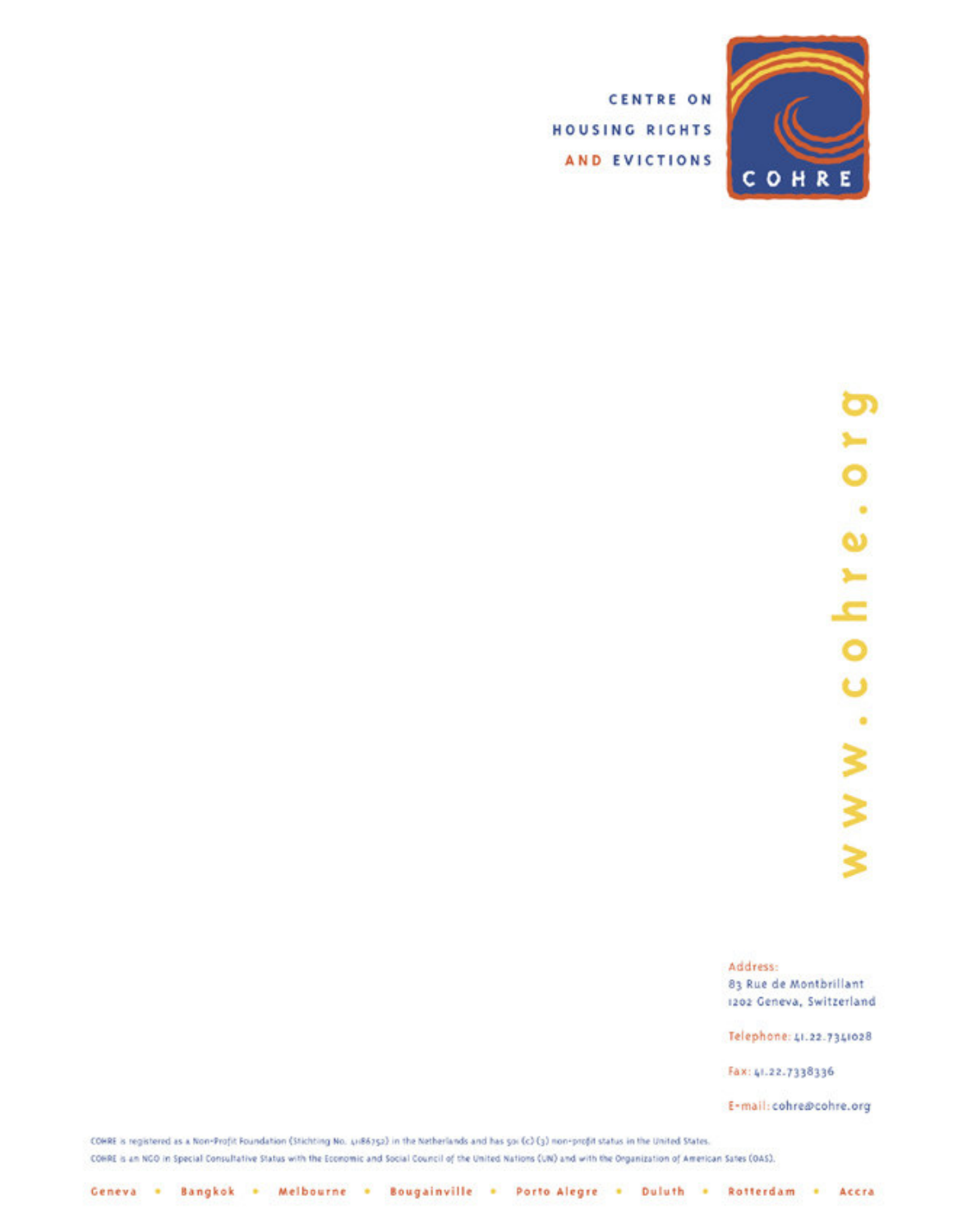# **Table of Contents**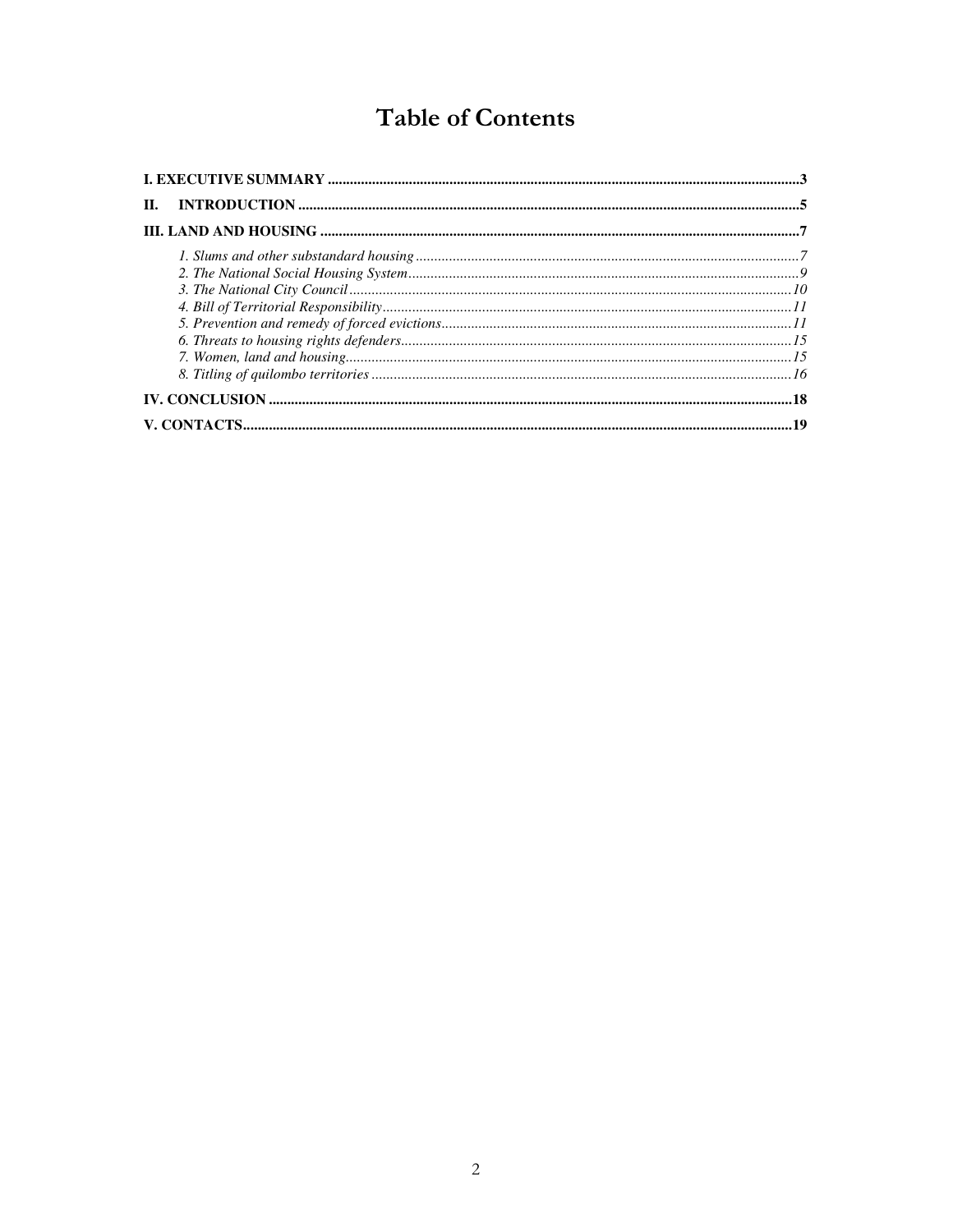## I. EXECUTIVE SUMMARY

Forced evictions are a growing problem in Brazil and give rise to systemic human rights violations in blatant disrespect for the dignity of many thousands of persons. Land disputes and forced evictions continue to take place in Brazil on a large scale, a nation that has one of the most concentrated land structures in the world. About 1 percent of rural landholders own 45 percent of all land. An estimated 5 million families do not have access to land, while another 5 million rural properties are extremely small. From May 2004 to May 2006 COHRE received information of evictions implemented against 70,637 peoples and of a further 1,949 families currently threatened of forced evictions in Brazil.

In February 2005, four thousand families were forcibly evicted from the Sonho Real settlement, located in a private area at Parque Oeste of Goiania. In the course of implementing the evictions, two people were shot to death, hundreds were injured and 800 hundred were arrested. Only after the implementation of this violent and illegal eviction, the Governor of Goias considered the possibility to expropriate the area to provide accommodation to the families. To date, many of the affected persons are living in appalling condition in provisional houses. Compensation provided to the families of the people who were killed has been highly inadequate.

Forced evictions have also been violently carried out against poor population in Curitiba and the State of Parana, comprising the settlements Bairro Alto, Tatuquara, Sambaqui, Vila Sao Bras, Pedro Machado, Vitoria and Ilha do Mel. These evictions have been implemented both by the Municipal Government of Curitiba and the State Housing.

In urban areas, an increase in forced eviction cases where urban development, beautification, gentrification and planning are used as a justification to renew central areas for mega-events, for instance, the Pan-American games that took place in Rio de Janeiro in July 2007. In downtown Sao Paulo alone, 1825 families were affected as a result of the paralysis of social housing projects being implemented. Since 2005, all families living in empty buildings that had been occupied by social movements for housing purposes (Plinio Ramos, Tenente Pena, Paulo Souza, Ouvidor, and Prestes Maia), were forcibly evicted by the Judiciary, the state police of Sao Paulo, the municipality and state of Sao Paulo and/or private owners. The buildings were sealed with bricks and remain unused until now.

A significant segment of the population of Brazil lives in substandard housing, including slums; the federal government estimates that 12.4 million people live in precarious conditions in 3.2 million houses, both in rural and urban areas. There is currently a range of governmental policies addressing social housing, land regularization, slum upgrading, sanitation, public transport and building. Despite these efforts, there are major problems in the current distribution process of public land, and in practice, large numbers of people lack access.

Lack of access to developed land with appropriate and adequate services forces thousands of Brazilians into urban areas where many of them live in slums and shantytowns known as *favelas*. Many other low-income Brazilians live in *cortiços*, collective multi-family buildings without adequate sanitation conditions. Urban reforms aimed at the beautification, gentrification and renovation in down town areas, for instance in the cases of Sao Paulo, Rio de Janeiro, Salvador and Boa Vista, have led to expel of the poor to the insalubrious peripheries. At the same time,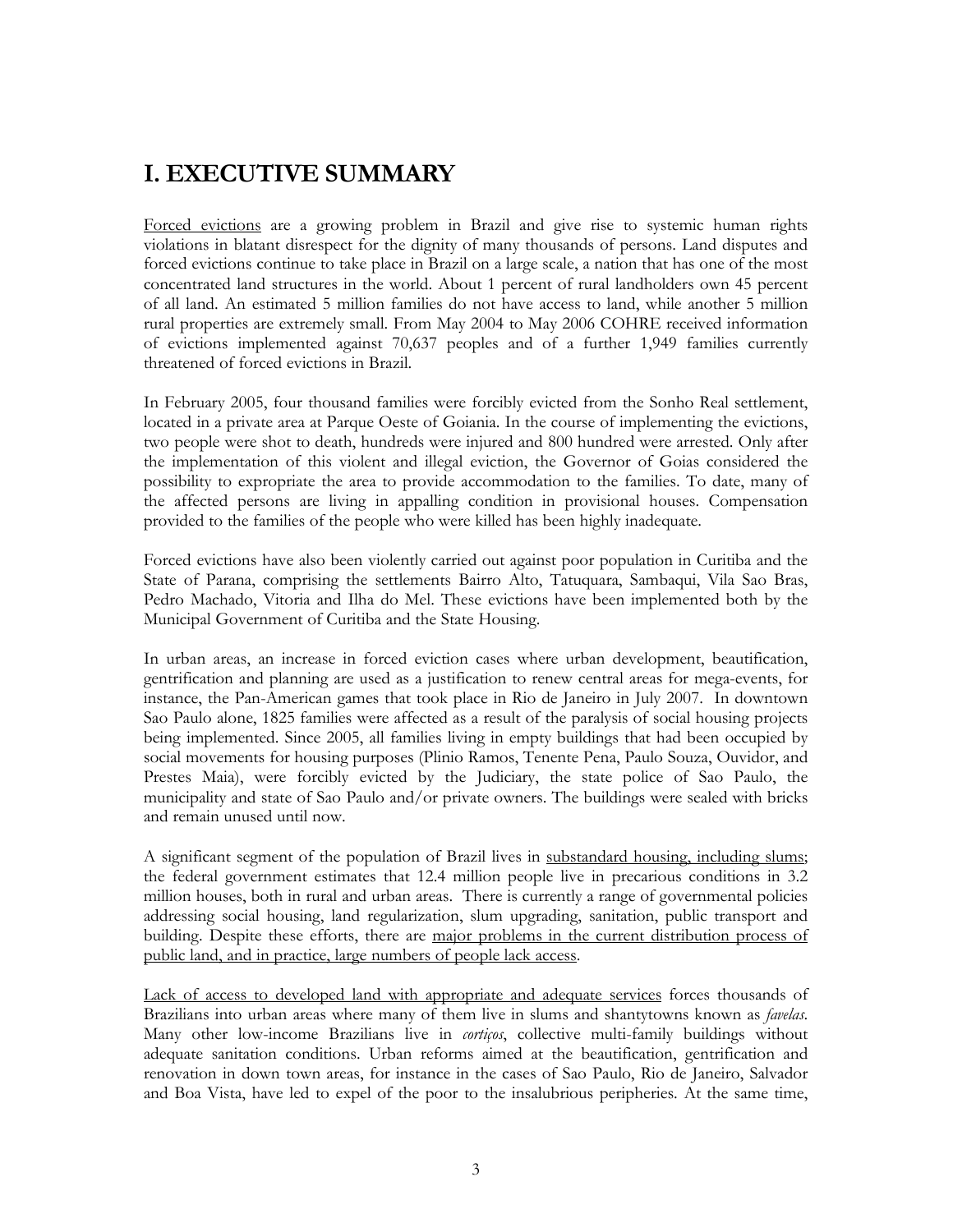these often-central areas were re-landscaped to promote the consolidation of the capitalist realestate market.

Although national legislation has been reformulated in order to provide legal instruments for the protection and compensation of people against forced evictions, the low-income population and leaders of urban and rural movements are criminally prosecuted for acts related to the occupation of empty plots or unproductive rural land.

Rural conflicts over land, housing, employment and food are the principal cause of the evictions and violence which afflict rural workers and the traditional and indigenous communities, especially women and children. Conflicts frequently arise between landless workers and private entrepreneurs, who engage in large-scale production of single-plant crops destined for the export market, and who enjoy the indirect support of the Government. The landowners use private militias and/or other violent means to protect property, many times safeguarded by the state police, which is the organ in charge of enforcing judicial orders to vacate the areas. The Pastoral Land Commission (Comissão Pastoral da Terra - CPT) has reported that 1349 people were killed in rural areas between 1985 and 2003. Only seventy-five cases have gone to court, however, and, of these, forty-four resulted in acquittal. Such attacks have continued to as recently as October 2007.

Violence against indigenous persons and forced evictions; forced removal from land; killings and/or threats of killings particularly related to land disputes; continue to be documented in Brazil. For about 30 years the indigenous Macuxi, Wapixana, Ingarikó, Taurepang and Patamona peoples, who live in the state of Roraima, in the Amazone region of Brazil, had been struggling for the legal recognition of their territory Raposa Serra do Sol, an area of 1.6 million hectares. The failure by the State to regularize the territory until very recently provided an enabling environment for violence by the ranchers and farmers against the indigenous population. On 23 November 2004, for instance, the Macuxi village of Jawari was attacked by private armed groups who tore down houses and set others on fire. Mr. Jocivaldo Constantino, a Macuxi man, was wounded by gunfire. The attack and destruction of the communities left 131 persons homeless without food, clothing and with their fields destroyed.

The continued attacks on landless peasants, including those of indigenous communities, in the context of land disputes and the call for agrarian reform, goes hand in hand with a marked failure by Brazilian officials and judicial authorities to investigate and try offenders and provide remedies to those affected, indicating a pattern of gross impunity and state inaction.

In some areas, the threat of forced evictions is a direct result of the lack of official recognition of property rights of remaining *quilombo* communities. The Brazilian Constitution guarantees the descendants of the *quilombo* communities property rights over the territories ancestrally occupied by them, and national legislation regulates the process to identify, demarcate, title and register such lands. Despite structural *de jure* protections for communities who have traditionally occupied these lands, most of over two thousand *quilombo* communities located in most of every state of Brazil do not hold titles to their traditional lands.

Women are particularly affected by housing rights abuses. In Brazil the female population is 51% of the total, although their political representation in the Parliament is only 14% and, in the Senate, only 6%. Since the adoption of the Constitution of 2000, women are entitled to retirement due to rural work and to be owners of land distributed by the State. In 2001, the government put in place this norm. In urban areas women are also entitled to receive land or property titles exclusively in their name but both the Constitution and the Civil Code recognise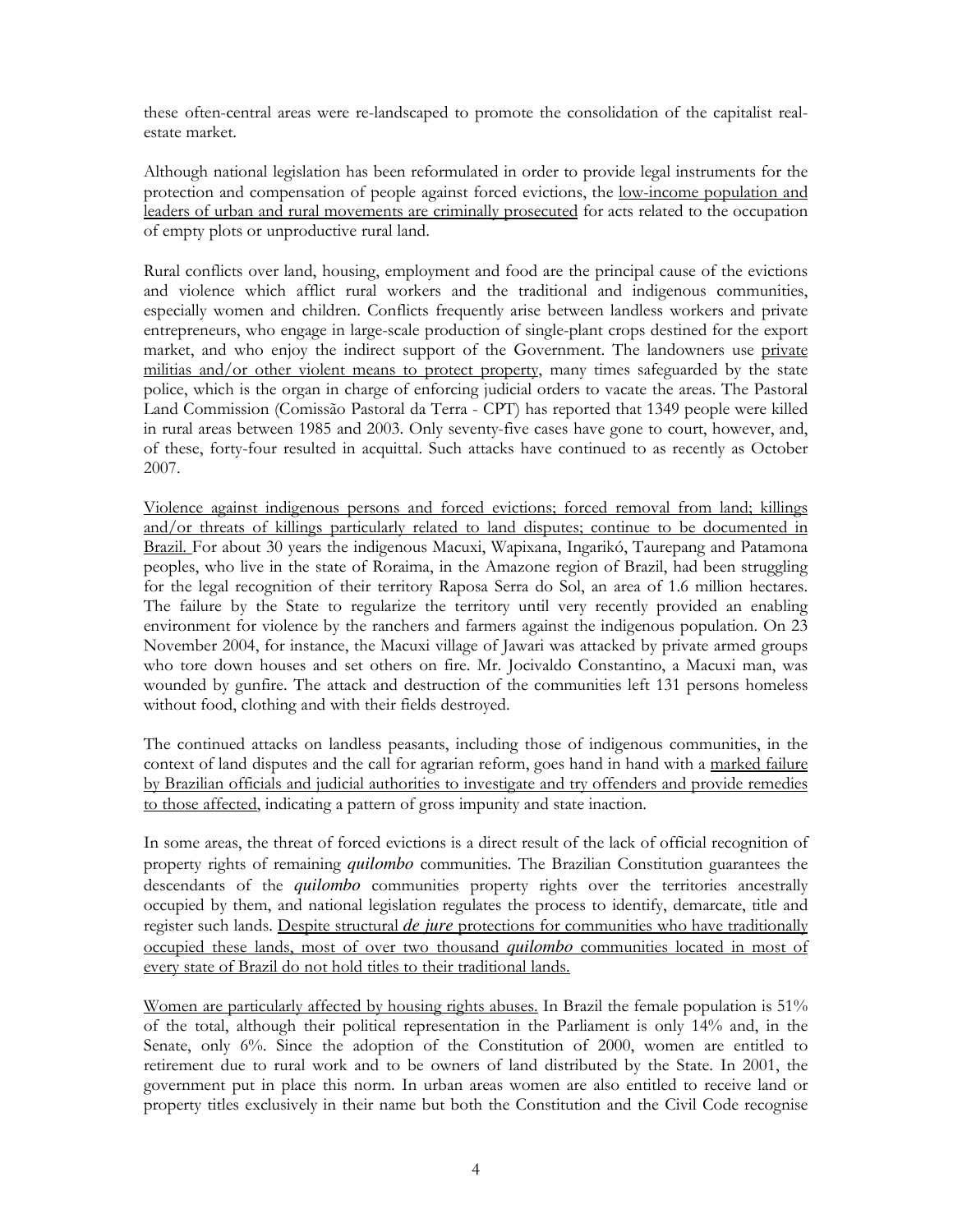the rights of women to have joint titles of the properties owned in conjunction with their husbands or partners. There are no specific data informing the number of land titles issued for women but the appalling conditions experienced in the slums' daily life affect women and children disproportionately. Due to the presence of the parallel power of drug traffickers within the slums, children, adolescents and women are becoming more and more vulnerable to attacks, threatens, cooptation and killings. All indicators available in Brazil highlight the feminization of poverty as they receive less income than men to do the same jobs and still fight against the stigma that their primarily place to develop their skills is the house.

### II. INTRODUCTION

The Centre on Housing Rights and Evictions (COHRE) herewith offers the present Submission to assist the Office of the High Commissioner for Human Rights (OHCHR) in providing documentation to the Human Rights Council on the occasion of that body's first assessment of the Brazil in the context of the Universal Periodic Review. It has the aims of (i) assisting the work of the OHCHR in providing the Human Rights Council with high quality reporting in these areas; as well as (ii) facilitating civil society input into this revolutionary new international procedure. It is our hope that, during this crucial first phase of the Universal Periodic Review, in which its credibility as a mode of redressing human rights harms is inevitably under intense scrutiny, the material provided herein can provide a sound basis for engagement with the authorities of the country at issue.

The present submission focuses in particular on right to adequate housing issues in Brazil, as well as related fundamental human rights concerns. Matters addressed include (i) widespread slum conditions and other extremely substandard housing; (ii) forced evictions from housing and/or land; (iii) persecution of housing rights defenders; (iv) concerns about discrimination in access to land and housing by urban populations and by *quilombo*<sup>1</sup> persons and communities in the Federative Republic of Brazil; as well as (v) other matters. The submission also analyses in summary form outcomes and limitations of legislation and public policies, including the City Statute<sup>2</sup> – the federal law of urban development – and the establishment of the Ministry of Cities in 2003.

 $\overline{a}$ <sup>1</sup> A quilombo is a settlement originally created by runaway slaves in Brazil and sometimes included a minority of marginalised Portuguese, indigenous Native Americans and other non-black, non-slave Brazilians. These lands became spaces of residence, resistance and social organisation, and the majority of *quilombo* lands have been occupied and managed collectively and represent indivisible ethnic territories where the communities live, work and express their cultures and beliefs. Land and its natural resources are the main source of livelihood but are also linked to social and cultural cohesion.

<sup>2</sup> Federal Law No. 10 257 of 10 July 2001. The City Statute establishes principles and guidelines which express a new conception of urban development and land use. Public and private entities involved in the development and upgrading of urban areas are required to incorporate principles of justice, democracy and sustainability in their projects. As such, the role of Brazilian cities is now seen as one fulfilling a social function, particularly with regard to access, usage and the fair and equitable distribution of the opportunities and wealth of the urban area. The Statute of the City is supplemented by Provisional Measure No. 2 220 of 4 September 2001, which deals with the concession of public property for housing purposes – essentially adverse possession, or usufruct, of public land.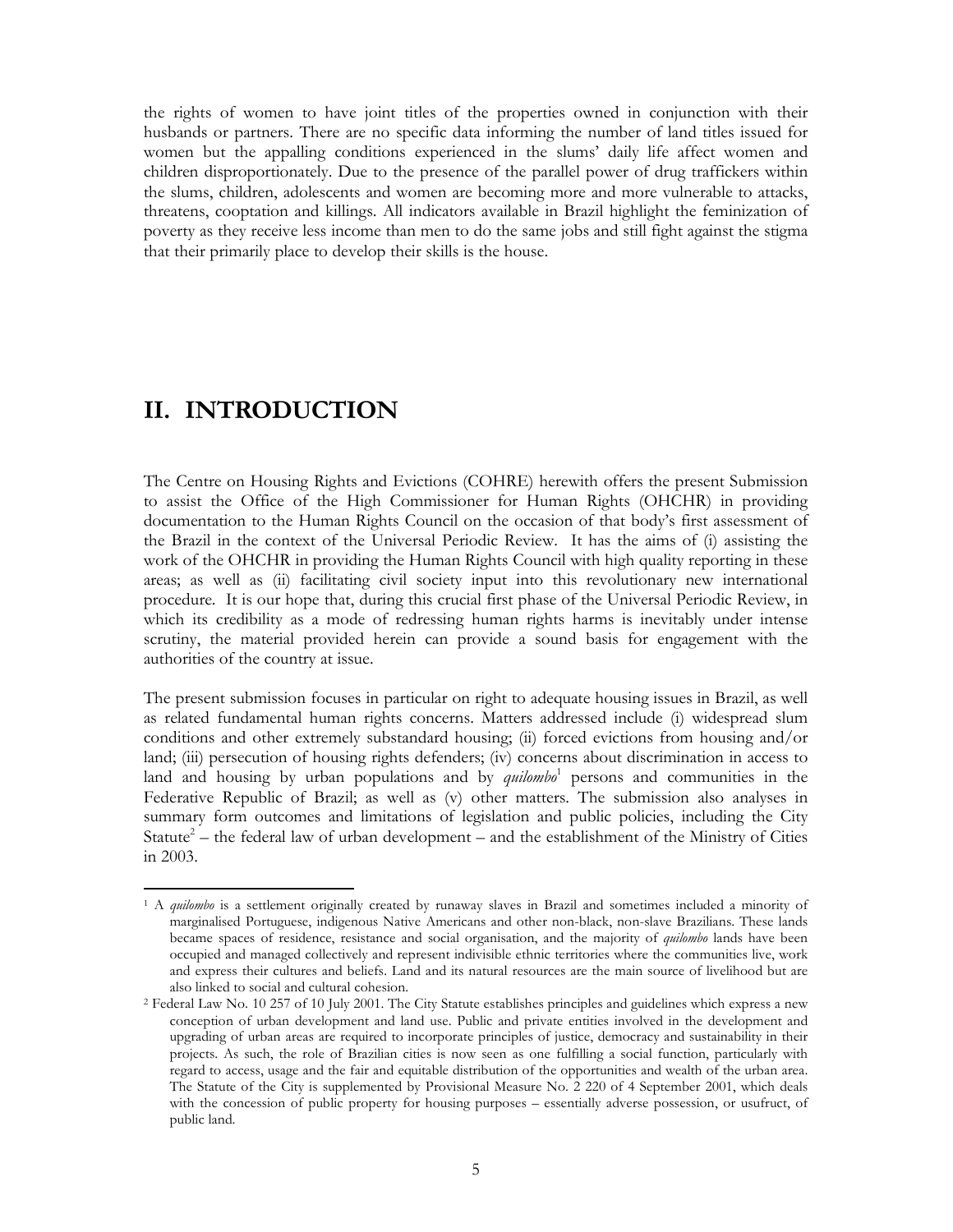Brazil is by far the largest and most populous country in South America, with an estimated population of 187 million people.<sup>3</sup> Of the 38 million inhabitants still living in rural areas, 73 percent have an annual income below the poverty line (US\$260), placing the country among the worst in the world in terms of distribution of income. Within its borders, 32 million people live in extreme poverty, suffering regular hunger, and another 65 million exist in very precarious conditions. Of the 32 million people who suffer regular hunger, half live in the countryside.<sup>4</sup> According to official statistics, from 1970 to 1990, about 30 million people migrated from rural areas to the cities and the number of rural workers dropped 23 percent in the years between 1985 and 2000. Today, about 85 percent of the Brazilian population lives in cities.<sup>5</sup>

The Brazilian urbanizing process intensified during the second half of the twentieth century and into the new millennium. The appearance and development of urban informal settlements in the medium and large cities is due to a number of causes all of which are related to social, economic and political inequalities. With the growth of urban populations has come high unemployment levels and low salaries earned by migrant workers. Heavy macroeconomic adjustments have been imposed by the international financial institutions, obliging the State to reduce or eliminate social policies.<sup>6</sup> The government has also adopted regulations on urban land use and occupation, establishing exclusionary zoning standards which restrict the poor from having access to developed and serviced land.

The 1988 Brazilian Constitution recognised and enforced the democratization of the state after a period of military dictatorship which ended in 1984. The Constitution recognized the Municipalities as components and autonomous members of the Federation, together with the Union and the States.<sup>7</sup> The Constitution also provided for a new legal framework which guarantees access to land and housing based on the principle of the fulfilment of the social function of the city and property.<sup>8</sup> Although the principle that property ownership encompasses a social function has been part since the Constitution of 1934, it has never been put into practice. The City Statute<sup>9</sup> or 2001 aims to remedy this situation. It has provided for the concrete application of taxes by the municipal governments over the urban properties that do not fulfil their social function and non-compliance by landowners will result in sanctions. All cities with more than 20,000 inhabitants, as well as those belonging to metropolitan regions, those of special interest for tourism, and those influenced by projects with a regional or national environmental impact were obliged to revise or approve their master plans until October 2006. The qualified participation of the civil society was a criterion for the master plans to be considered valid and

7. In accordance with Article 18 of the Constitution. They could even approve their own Municipal constitution.

8. Articles 5, XXII e XXIII; 182 and 186. The fulfilment of the social function is the core element of the right to property as it determines the relationship between the needs of the individual owner and the needs of the society in connection with the property concerned. Eduardo Novoa Monreal developed this concept in El derecho de Propriedad Privada (The right to private property), in 1979. The right to the city is enshrined in Art. 182 and its core element is based on the equitable usufruct of the cities considering the principles of sustainability and social justice. This is a collective right of all city inhabitants, especially those vulnerable and disfavoured, conferring legitimacy of action and organisation in accordance with their usages and customs in the search for full exercise of the right to an adequate standard of living. In: Charter on the Right to City. Its English version can be downloaded from http://www.hic-net.org/foundingdocs.asp

 $\overline{a}$ 3. UN-HABITAT, 2005.

<sup>4.</sup> Valente, 2003, p. 375.

<sup>5.</sup> UN-HABITAT, 2005.

<sup>6.</sup> Public housing schemes addressing the low-income population, such as the Financial Housing System (SFH) and the National Housing Bank (BNH) in place from 1964 to 1986, were badly constructed, economically inaccessible, and poorly served by the public services and infrastructure. The buildings were constructed in peripheral areas of the larger cities and distant from the jobs.

<sup>9.</sup> The City Statute is the federal law of urban development which regulates Arts. 182 and 183 of the Constitution. It had been discussed in the National Congress for more than 10 years and was approved in 2001.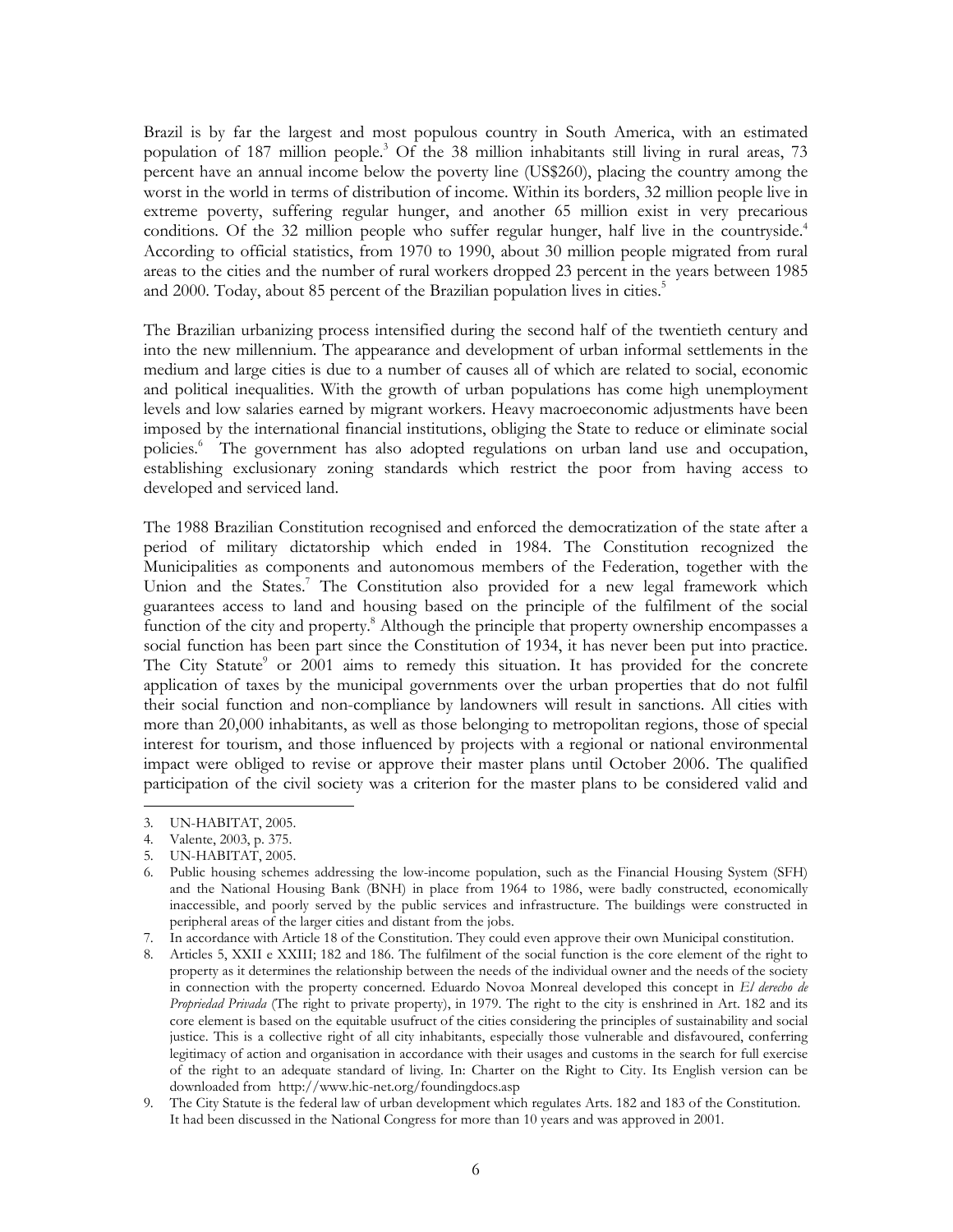legally binding. In the rural areas, the social function of a property must be consistent with its environmental, social, economic and cultural aspects. The implementation of the tools enshrined in the master plans are commencing to be applied and the National Forum of Urban Reform and the Ministry of the Cities are monitoring the situation. Resources to implement such instruments are made available by PAC to municipalities, states and social organisations. In the case of rural areas, expropriation of unproductive land for redistribution purposes has been undermined by the difficulty to apply out of date legal criteria determining levels of productivity. The Government and the rural social movements have been supporting the change of such criteria, but adverse political forces against agrarian land reform – especially land owners and the deputies with links to this sector – have thus far impeded changes in this area.

Property rights are regulated according to the special constitutional provisions addressing rural and urban land, indigenous people's and afro-descendants' lands, and private and public land. Those who have been in irregular possession of urban public or private areas for more than five years have the right to legalize possession and/or property.<sup>10</sup>

Furthermore, there are still some national laws that must still be brought into compliance with the Constitution, the City Statute's principles and related instruments. For instance, the National Law of Urban Parcelling<sup>11</sup> is being revised by the Federal Chamber of Deputies<sup>12</sup> to consider slum upgrading, regularization, and urban and environmental licensing within the competence of the Municipalities. This new legislation aims to integrate environmental and urban policies as a way to improve decision-making process related to land development, acquisition, management, regularization, registration and construction.

## III. LAND AND HOUSING

#### 1. Slums and other substandard housing

A significant segment of the population of Brazil lives in substandard housing, including slums; the federal government estimates that 12.4 million people live in precarious conditions in 3.2 million houses, both in rural and urban areas.<sup>13</sup>

There is currently a range of governmental policies addressing social housing, land regularization, slum upgrading, sanitation, public transport and building. The Ministry of Cities recently undertook to update existing data on housing construction and slums in order to better allocate the resources of the Plan to Accelerate Growth (PAC), which will finance the abovementioned

 $\overline{a}$ 10. For private areas, the process to achieve individual or collective titling is through urban adverse possession (called usucapião), and for public areas the title to be granted by the state is the Special Concession for Housing Purposes, both recognized in Article 183 of the Constitution and in the civil code.

<sup>11.</sup> Federal Law no. 6766/1979.

<sup>12.</sup> By bill no. 20/2007, known as Law of Territorial Responsibility.

<sup>&</sup>lt;sup>13</sup> Studies were carried out in 555 municipalities in 2007, where, according to the Ministry of the Cities, 98% of precarious or irregular housing are located. The study was requested by the Ministry of the Cities, under the supervision of of Ms. Junia Rosa (junia.santarosa@cidades.gov.br) and carried out by the Centre of the Studies of the Metropolis (CEM). A concept paper in Portuguese discussing the methodology applied for the research can be downloaded from http://www.centrodametropole.org.br/pdf/2007/CEMassentMCidades.pdf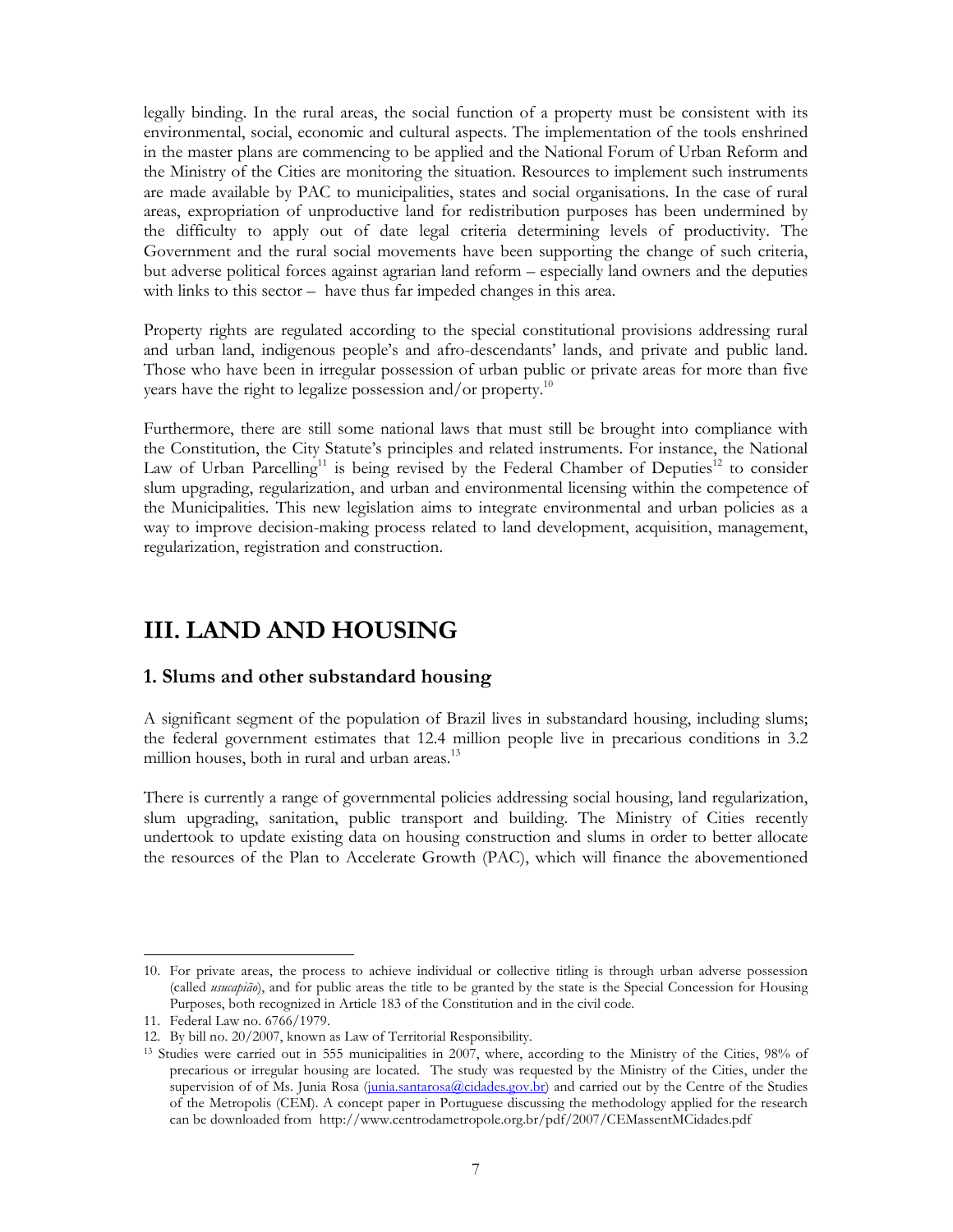area. It is expected the investment of US\$ 15 billion in 2007 and US\$ 43 billion in the next three years to benefit four million families with housing construction and slum upgrading.<sup>14</sup>

With regards to public land, the Federal Legislature approved Provisional Measure No. 335/06 (Federal Law No. 11.481) in May 2007 to regulate the use, occupation and regularization of land belonging to the federal government and located anywhere.

Despite these efforts, there are major problems in the current distribution process of public land, and in practice, large numbers of people lack access. According to the 2007 report of the Union Accounting Tribunal (TCU) there are 571 public areas which belong to the Union that are vacant or underused, which should be used for housing purposes.<sup>15</sup> Further, the process of social housing allocation of these properties is slow as a result of the distant locations and inaccessible and inadequate conditions of these areas. Furthermore, to date there are more than 28,000 public properties being illegally possessed or used by third private parties, that need to be repossessed by the state. Besides this, with the extinction of the Federal Railway Company (Federal Law No. 11.483/2007) there are 50,000 properties in abandoned conditions, without any social function that can be developed and used for housing low-income population. In the private market there are 5.9 million empty properties, estimated by the Brazilian Institute for Geography and Statistics (IBGE) in the year 2000, almost the same number indicated by the same Institute as the housing deficit in the country.

COHRE acknowledges the Government's efforts in undertaking this process to update relevant data on slums and precarious housing, which will help to better estimate the necessary investments to tackle the housing and land shortage. However, COHRE recommends that the Government guarantee access to urban land for the low-income population and vulnerable groups to ensure compliance with international legal instruments. With regards distribution and regularization of public land, the federal government should consult with the state branches of the National Secretariat of the Union Goods  $(SPU)^{16}$  to prepare an inventory of empty and unused areas to be allocated for social housing purposes and land regularisation, with the participation of the civil society. This participation could be through the formation of committees or working groups to discuss priorities, criteria, and processes to deliver such areas to the poor population in each state. It is also fundamental to involve the municipalities in this process in order to demand and discuss the necessary changes on master plans or local laws to establish zones of social interest (ZEIS) to guarantee the use of such areas for social housing purposes and to permit their regularization in cases where they are occupied. As an immediate action, the SPU should recover the  $28,000$  properties to be allocated for a social function.<sup>17</sup>

 $14$ <sup>14</sup> For a complete Portuguese version go to http://www.planejamento.gov.br/noticias/conteudo/noticias\_2007/070122\_pac.htm There isn't any official information in English about PAC in the government website.

<sup>15</sup> Report sent to the Ministry of the Cities, to the Coordinator of Rehabilitation of Central Areas, Mr. Renato Balbim. According to the report, 27% (155 properties) are buildings; 68% (388 properties) are plots and the rest 5% (28 properties) are paralysed works.

<sup>16</sup> The SPU of the Ministry of Planning is the unit which has jurisdiction over lands belonging to the federal government, and is responsible for their registration, inspection, destination, and regularization.

<sup>17</sup> Under Brazilian law, the concept that property ownership creates a social function "has been a fundamental principle of the Constitution since 1934, but never applied in practice because of lack of instruments and regulations." (United Nations Human Settlements Programme (UN-Habitat) with COHRE-Americas Programme, Law, Land Tenure and Gender Review Series: Latin America, Doc. No. HS/792/05E (2005). p. 34.) Under Article 182 of the 1988 Constitution, the social function of urban public and private property is defined by the municipality through the Master Plan. Articles 185 and 186 of the Constitution also provide that the social function of a rural private or public property is determined by its productivity, how well its owners respect workers' rights and the environment. The social function of property entails the avoidance of speculative retention of urban and rural land, or inadequate usage of land that results in its under-usage or no usage at all,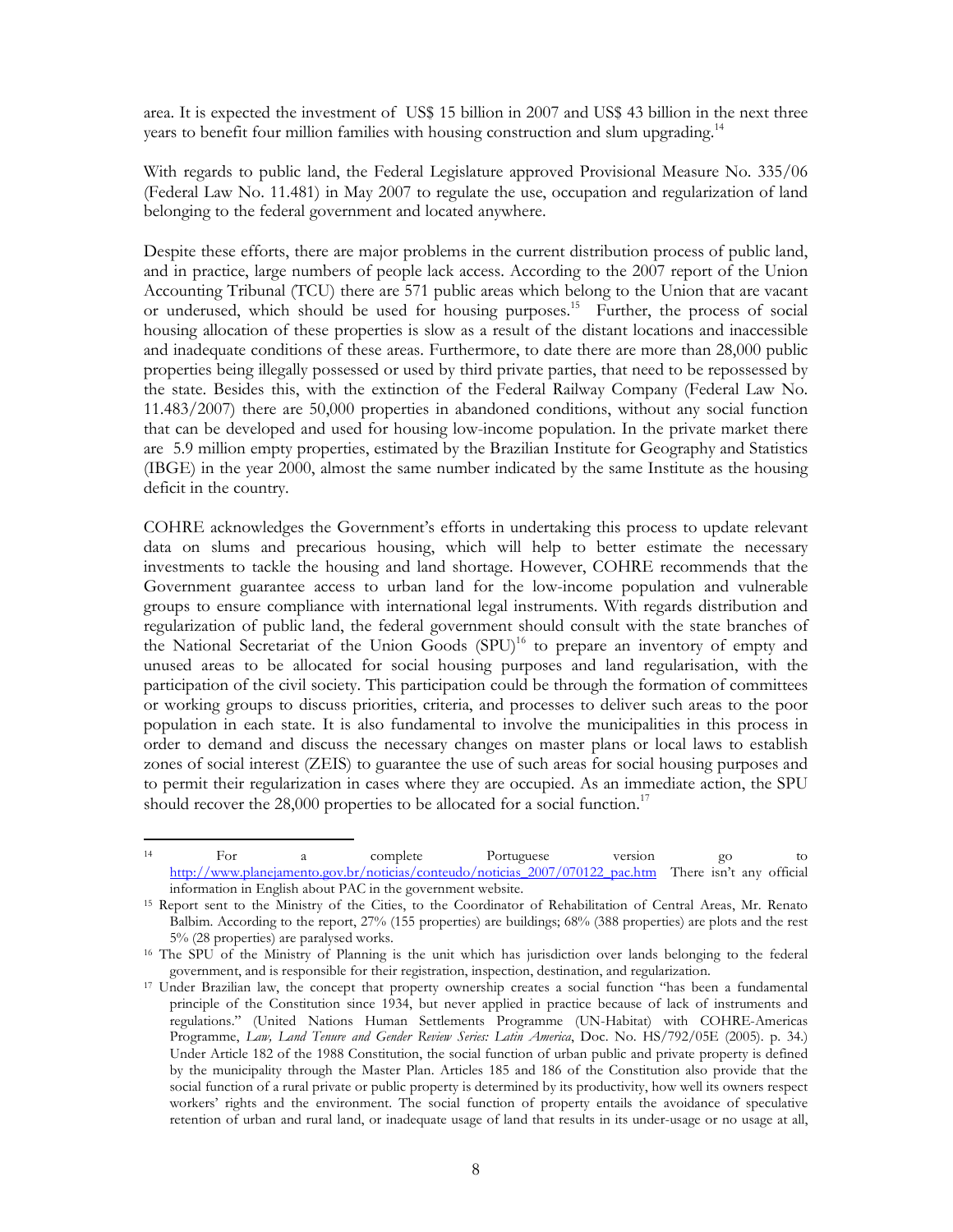#### 2. The National Social Housing System

Brazil has enshrined in its national legislation a broad range of the housing rights laid down in the international human rights standards, although this has not always resulted in more or better access to adequate housing and land by the poor. Since the collapse of its National Social Housing System in 1996 and the approval of its new democratic constitution in 1988, Brazil has experienced new policies and programmes aimed at promoting the right to the city and the right to housing. National programmes to support the production of social housing, land regularization and slum upgrading have been implemented by the Ministry of Cities created in 2003. Civil society, social movements and NGOs have been leading the implementation of such policies together with the Federal Government and consistent with the principles and instruments provided by the Federal Law on Urban Development - the City Statute.<sup>18</sup>

COHRE notes progress in the protection of housing rights that has resulted from the Federal Chamber of Deputies' approval of the bill creating the National Social Housing System (NSHS)<sup>19</sup> and the National Social Housing Fund.<sup>20</sup> The bill proposing the creation of these programs was originally tabled in 1992, signed by one million people and presented as a popular initiative of the urban social movements to the Chamber.<sup>21</sup> This bill was finally passed into law in 2005 (Law No. 11.124/2005). It established the NSHS to facilitate the access to rural and urban land and adequate housing by the poor people by means, among others, of implementing a policy of subsidies. It creates an articulated national housing system composed of an executive public authority, the Ministry of Cities; by the Federal Savings Bank, as its operational agent; by the National City Council and the National Social Housing Fund; by housing councils and funds created in the municipal and state levels; and by housing cooperatives and community

18. Law no. 10.257/2001.

thereby guaranteeing expropriation by the federal government using bond titles and for land distribution. (See COHRE, Housing Rights in Brazil: Gross Inequalities and Inconsistencies, COHRE Mission Report (2003), p. 19.) The census figures for 2000 indicate that this persistent rural exodus has left more than 1.4 million rural properties unoccupied, that is, 14.6 per cent of all rural dwellings. In practice, however, compliance with and implementation of the social function of property, both by the private sector and public sector is rare, and government efforts to enforce compliance have been "at best sporadic and at times entirely absent." (United Nations Human Settlements Programme (UN-Habitat) and COHRE-Americas Programme, Law, Land Tenure and Gender Review Series: Latin America, Doc. No. HS/792/05E (2005). p. 34.). While the federal government has attempted to make a needs [0]assessment in the areas of housing construction and slum upgrading, there are currently many empty properties left undistributed and the most vulnerable groups are left without housing and land solutions.

<sup>&</sup>lt;sup>19</sup> The NSHS is an articulated national housing system composed of an Executive public authority, which is the Ministry of the Cities; by the Federal Savings Bank as its operational agent; by the National City Council and the National Social Housing Fund; by housing councils and funds created in the municipal and state levels; and by housing cooperatives and community associations. The Law No. 11.124/2005 establishes the National Social Housing System to facilitate the access to rural and urban land by providing subsides to poor people. The law provides for the transfer of funds now used to repay the foreign debt to municipal and state programmes to subsidise housing and land for the low-income population. The National Social Housing Fund is managed by the Social Housing Fund Management Council (Decree No. 5.796/2006), composed of 22 representatives of whom 10 are from the government sector and 12 are from the non-governmental section (social movements, the private housing sector, trade unions, professional entities, universities and NGOs). The council members are entitled to approve the annual plan of financial investment for housing programmes considering the resources available in the National Social Housing Fund, to establish criteria for the municipalities, states, housing cooperatives and associations to access these financial resources, and to monitor the full application of such resources.

<sup>&</sup>lt;sup>20</sup> The proposal for this new law was presented in the first instance to the Chamber of Deputies in 1988.

<sup>21</sup>According to Art.61, paragraph 2o of the Constitution, citizens may present bills of law by popular initiative. Signature of one percent of the national electorate for national projects of law is required.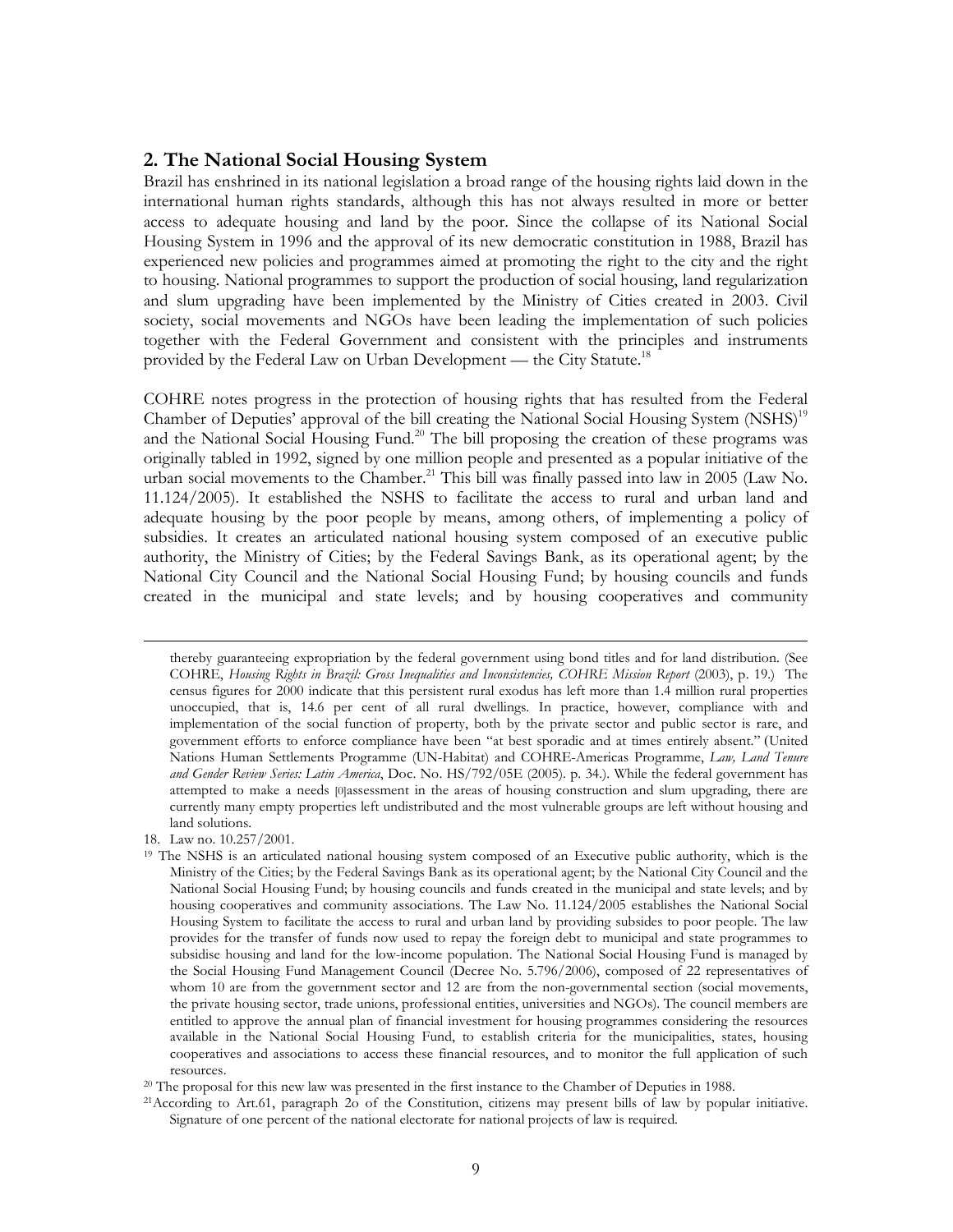associations. It also provides for the transfer of funds now used to repay the foreign debt to municipal and state programmes to subsidise housing and land for the low-income population.

This legislation is a positive development and the central demand of the social movements.<sup>22</sup> One key positive feature is that the National Forum of Urban Reform<sup>23</sup> is to have direct access to financial resources of the National Social Housing Fund (NSHF).<sup>24</sup> On 13 November the Federal Chamber of Deputies passed Provisional Measure No.  $387/07$ ,<sup>25</sup> which incorporates the possibility of housing cooperatives and grassroots associations to have access to such funds through public bids, a system similar to the programmes through which municipalities and states can also obtain funds. Although this Provisional Measure was not approved by the Senate, when it was again analysed by the Federal Chamber of Deputies, the amendment was reinserted.<sup>26</sup>

COHRE urges the Government to concentrate all financial resources coming from different sources (PAC, Workers' Support Fund, Social Development Fund and Fund for the Guarantee of Time of Service) into one only fund – the National Social Housing Fund – which is democratically and transparently managed by different governmental and social stakeholders.

#### 3. The National City Council

 $\overline{a}$ 

Genuine consultation with affected groups is a core element of the right to adequate housing, as set out under international law.<sup>27</sup> COHRE notes positively the efforts of the Government to involve civil society, including social movements, in public decision-making with regard to national urban policy through participation at the City Conferences and at the National City Council.<sup>28</sup> At the Second National City Conference held in November 2005, more than 2000 representatives of social movements, governments, professional entities, NGOs, and the private sector participated, and 86 new members that had participated at State and Municipal

<sup>26</sup> According to the Brazilian Legislative procedure, the Federal Chamber of Deputies has the right to re-examine the amendments excluded by the Senate from the original bill.

<sup>&</sup>lt;sup>22</sup> The most active national urban social movements in Brazil are the National Movement that Struggles for Housing (MNLM), the National Union for Popular Housing (UNMP), the Central of Popular Movements (CMP) and the National Confederation of Inhabitants Association (CONAM). There are also the Homeless Movement of the Centre of Sao Paulo (MSTC), and the Movement of the Homeless Workers (MTST) which is active in the North and Northeast regions.

<sup>23</sup> The FNRU is a coalition of social movements, NGOs, professional entities and regional coalitions that struggle for urban reform with democracy, participation and social justice.

<sup>24</sup> The National Social Housing Fund is managed by the Social Housing Fund Management Council (Decree n. 5.796/2006), composed of 22 representatives: 10 from the governmental sector and 12 from the nongovernmental section (social movements, the private housing sector, trade unions, professional entities, universities and NGOs). The council members are entitled to approve the annual plan of financial investment for housing programmes considering the resources available in the National Social Housing Fund, to establish criteria for the municipalities, states, housing cooperatives and associations to access these financial resources, and to monitor the full application of such resources.

<sup>&</sup>lt;sup>25</sup> The Provisional Measure regulates the transfer of funds from PAC to States and Municipalities and the form to operate the Social Housing Subsidy Programme in 2007 and 2008. The amendment proposed by the social movements and the FNRU provides for the possibility of housing cooperatives and grassroots associations to access such funds too, in the same conditions as the states and the municipalities.

<sup>27</sup> See in particular General Comments 4 and 7 by the Committee on Economic, Social and Cultural Rights, interpreting the provisions of Article 11(1) of the International Covenant on Economic, Social and Cultural Rights (ICESCR).

<sup>&</sup>lt;sup>28</sup> The National City Council (created by Provisional Measure n. 2.220/2001 and Decree number 5.031/2004 is a consultative body that has the responsibility to propose guidelines for the formulation and implementation of national urban development policies comprising housing, transportation and sanitation; provide guidelines and recommendations for the application of the City Statute; and elaborate national and regional plans for territorial organisation. There is a National Conference of the City Council held annually to generate recommendations related to these policies and to elect the new members for the National City Council.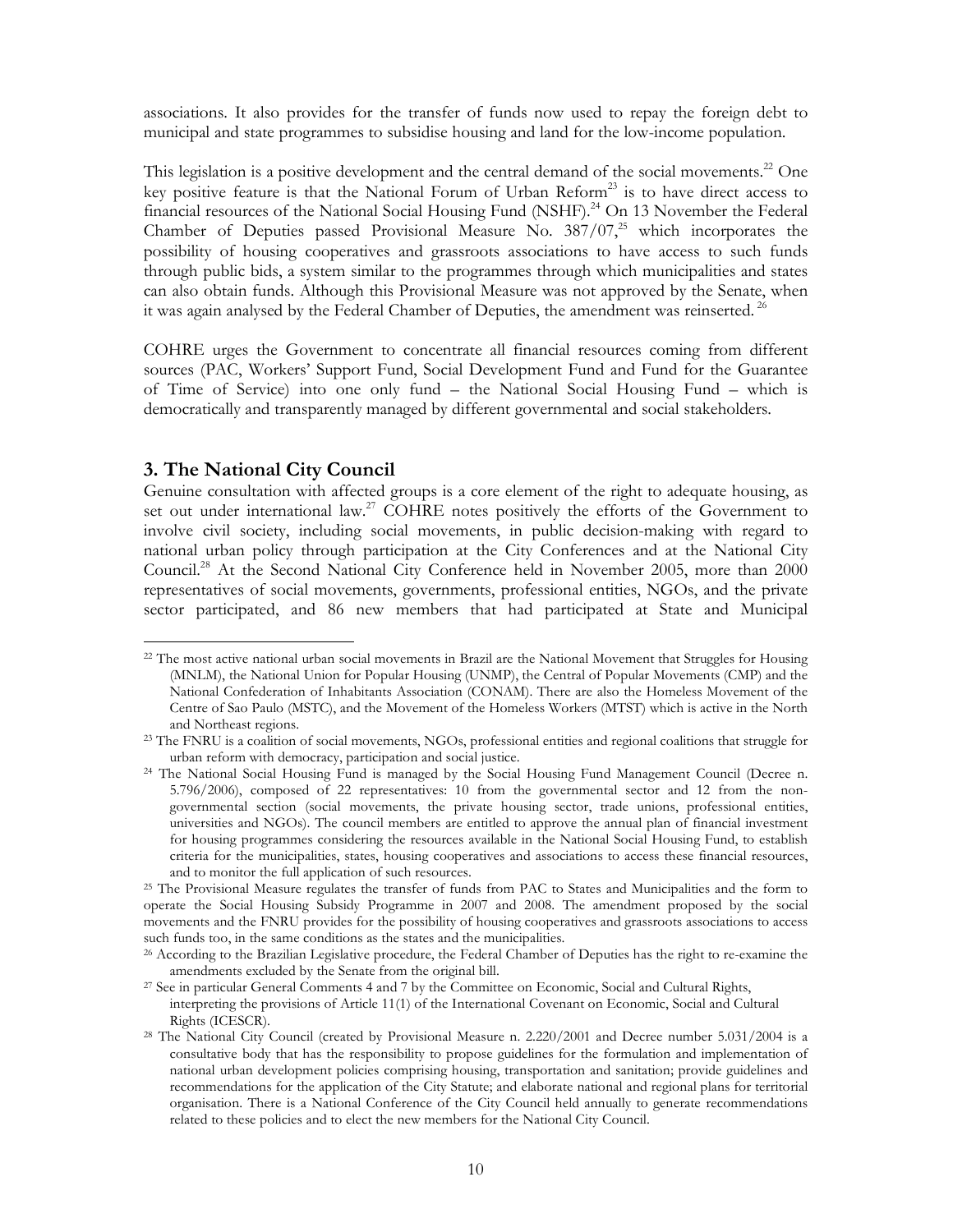Conferences were elected to the Council. A range of recommendations were approved by the participants, including that the National City Council should be regulated by law as to be granted with deliberative powers over the definition of housing, sanitation, public transport and urban policies and correlative investments. In order to ensure meaningful decentralized public decisionmaking in national urban policy, the Government should adopt and implement the recommendations of the Second National City Conference.

The main recommendations approved by the participants in the Conference addressed subjects related to the reduction of interest on the public debt (in order to increase investments in urban and rural development); the destination of 10 percent of the public debt and 2 percent of the public taxes for sanitation and housing programmes; ensuring that the National City Council should be regulated by law and be granted with deliberative powers; the approval of the bill of law that regulates the national sanitation policy forbidding privatization of the public sanitation service; among others.

COHRE also urges the government to implement the deliberation of the 2o National Conference of the Cities (2006) so as to establish strategies and goals to meet gender parity in relation to the participation in deliberative council and other institutional spaces. COHRE also supports that a minimum quote of 30% is guaranteed for women to be members of the National City Council, already in the electoral process that will take place from 25-29 of November 2007. It is important to highlight that this quota of 30% is solely intended as a measure to move toward parity of representation between men and women in the membership of the National Council of the Cities.

#### 4. Bill of Territorial Responsibility

The approval of Bill No. 3057/2000 of Territorial Responsibility is fundamental to regulate land development, parcelling, acquisition, regularization, management and registration, as the current legislation in place is out to date (Federal Law No. 6.766/1979). Brazil's Chamber of Deputies is in the process of approving this new national legislation..<sup>29</sup> The process has been participatory and has included various stakeholders involved in the issues addressed by this law: the federal and the municipal governments, the registrar, the Federal Public Prosecutors, the real estate market, the NGOs and the social movements. The Chamber of Deputies and the Brazilian Government must guarantee the approval of this new legislation provided that the proposals made by the private sector that would undermine the efforts to regularise informal settlements and that allow for the development of land parcels with restrict access to public are removed from the Bill.<sup>30</sup>

#### 5. Prevention and remedy of forced evictions

 $\overline{a}$ 

Forced evictions are a growing problem in Brazil and give rise to systemic human rights violations in blatant disrespect for the dignity of many thousands of persons. Land disputes and forced evictions continue to take place in Brazil on a large scale, a nation that has one of the most concentrated land structures in the world. About 1 percent of rural landholders own 45 percent of all land.<sup>31</sup> An estimated 5 million families do not have access to land, while another 5 million

 $2^9$ The full text of the bill can be found at http://www2.camara.gov.br/internet/comissoes/temporarias53/especial/pl305700/pl305700-241007.pdf <sup>30</sup> For instance, the private sector proposes that the registry of land regularisation titles have to be paid by the

benefited population while there is still a federal law in place guaranteeing its free registration.

<sup>&</sup>lt;sup>31</sup> Less than 50,000 rural proprietors have more than 1000 hectares and control 50% of all registered land. Some 1% of the rural proprietors hold about 40% of all the approximately 400 million hectares registered as private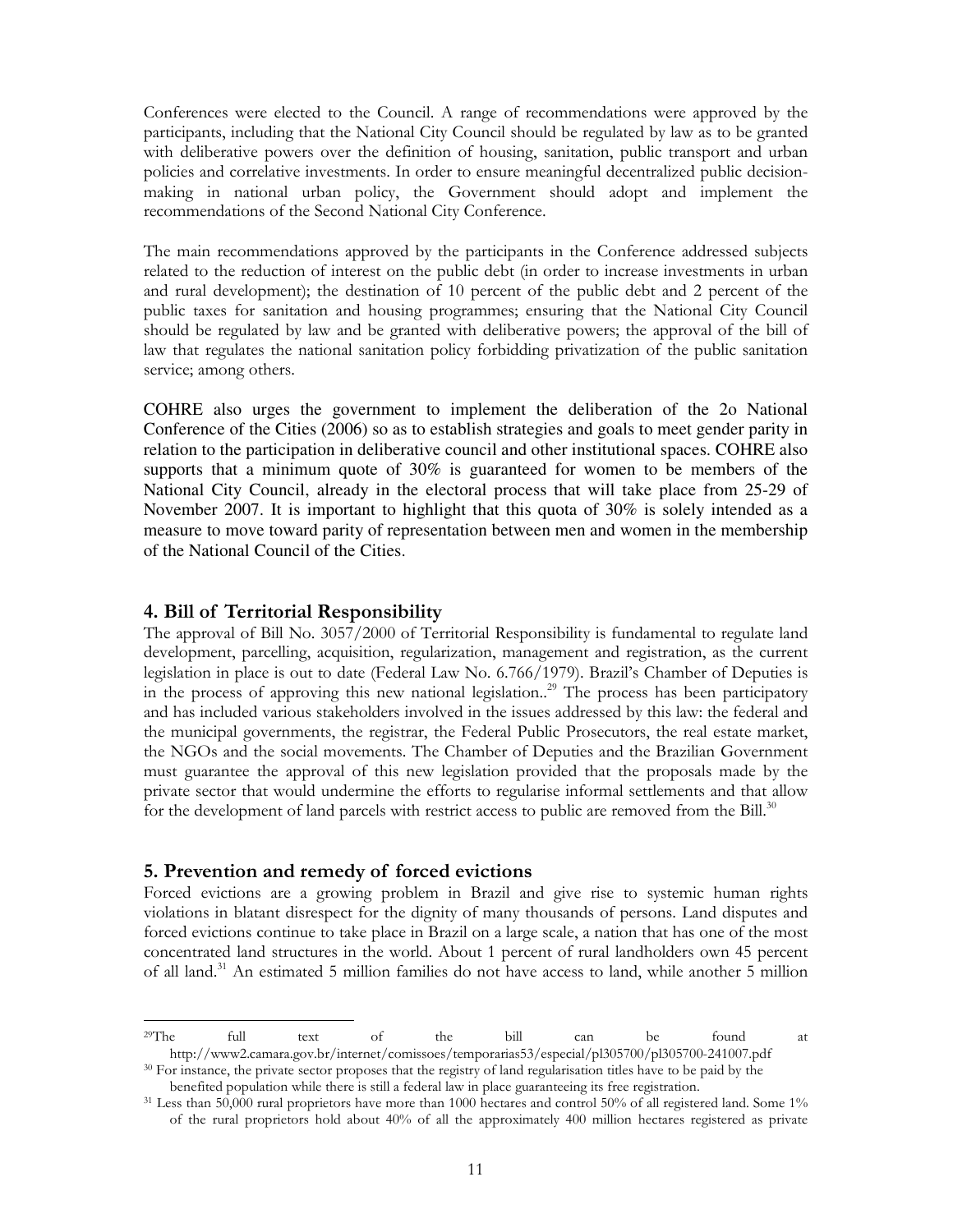rural properties are extremely small.<sup>32</sup> This extreme concentration has led to the 'Workers' Landless Movement' (MST) and the practice of landless/homeless families occupying idle and underused lands to pressurise the Government to implement agrarian reform. From May 2004 to May 2006 COHRE received information of evictions implemented against 70,637 peoples<sup>33</sup> and of 1,949 families been currently threatened of forced evictions in Brazil.

While this process has been spearheaded by movements such as MST and Via Campesina, unorganised groups also participate in land occupations. MST itself has helped establish more than 1300 new rural settlements since the group was formed in 1984 and gained considerable public support.<sup>34</sup> However, this growing movement and others have faced violent opposition from landlords and human rights violations by military police that carry out forced evictions, including excessive use of force, ill-treatment, torture and extra-judicial executions.<sup>35</sup>

Far from being just a rural issue, the lack of available land forces thousands of Brazilians into urban areas where many of them live in slums and shantytowns known as *favelas*. Many other lowincome Brazilians live in cortiços, collective multi-family buildings without adequate sanitation conditions. Urban reforms aimed at the beautification, gentrification and renovation in down town areas, for instance in the cases of Sao Paulo, Rio de Janeiro, Salvador and Boa Vista, have led to expel of the poor to the insalubrious peripheries. At the same time, these often-central areas were re-landscaped to promote the consolidation of the capitalist real-estate market.

Judicial approval of forced evictions makes the crisis even more severe. The majority of evictions are executed pursuant to judicial orders, in re-possession actions, or in ownership disputes and/or demands. However, these decisions ignore the international and constitutional framework that guarantees the right to housing and land. These decisions, usually based on the Brazilian Civil Code, perpetuate a view of the absolute nature of property ownership rights, disregarding the human rights of the affected population.

For instance, the violent eviction of four thousand families carried out on February 2005 from the Sonho Real settlement, located in a private area at Parque Oeste of Goiania, where they had been lived since 2004, was based in a decision of the judge of the 10° Civil Jurisdiction, who only considered the civil code provisions to evict the families even though the landowners owed more than US\$ 1 million on property taxes to the municipality. In the course of implementing the evictions, two people were shot to death, hundreds were injured and 800 hundred were arrested. Only after the occurrence of this violent and illegal eviction, the Governor of Goias considered the possibility to expropriate the area to provide accommodation to the families. To date, many of the affected persons are living in appalling condition in provisional houses. Compensation provided to the families of the people who were killed has been highly inadequate.<sup>36</sup>

property and only 60 millions hectares of this are dedicated to crop production. The remainder is unused, underused or set aside as ranch land.

<sup>32</sup> Report by Mr. Miloon Kothari, Special Rapporteur on Adequate Housing, on his mission to Brazil, from 29 May to 13 June 2004, submitted pursuant to Commission on Human Rights resolution 2004/21, UN Doc. E/CN.4/2005/48/Add.3 at para 39.

<sup>33</sup> According to COHRE report "Desalojos en America Latina: los casos de Argentina, Brasil, Colombia y Perú". The full report in Spanish can be downloaded from at http://www.cohre.org/view\_page.php?page\_id=120

<sup>34</sup> Zander Navarro, "Breaking New Ground: Brazil's MST," NACLA, Volume 33 (5), March/April, p. 37 (2000).

<sup>35</sup> See COHRE, Human Rights in Brazil: Gross Inequalities and Inconsistencies, COHRE Mission Report (2003), La Via Campesina and FIAN International, Violations of Peasants Human Rights 2005 and Human Rights Watch, Brazil, World Report 2005.

<sup>36</sup> Full information of this case can be found in Spanish at COHRE report "Desalojos en America Latina: los casos de Argentina, Brasil, Colombia y Perú" which can be downloaded from at http://www.cohre.org/view\_page.php?page\_id=120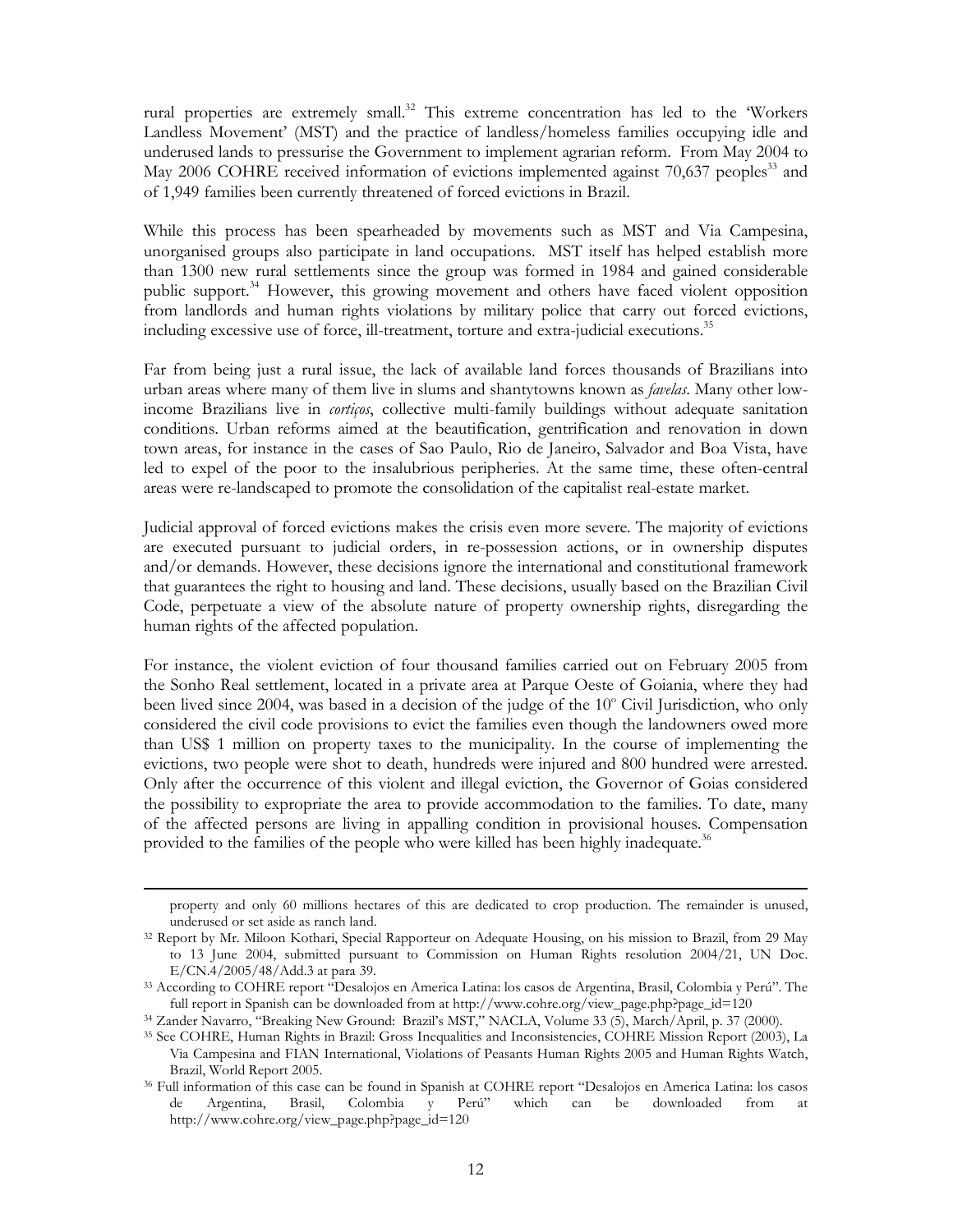Another example to be highlighted is the several evictions violently carried out against poor population in Curitiba and the State of Parana, comprising the settlements Bairro Alto, Tatuquara, Sambaqui, Vila Sao Bras, Pedro Machado, Vitoria and Ilha do Mel. These evictions have been implemented both by the Municipal Government of Curitiba and the State Housing, as recently as 2004. Some evictions were carried out without any legal decision issued by a local court and others were implemented based on judicial decisions coming up from the local jurisdiction. All of them were based on the provisions of the civil code. $37$ 

In urban areas, an increase in forced eviction cases where urban development, beautification, gentrification and planning are used as a justification to renew central areas for mega-events, for instance, the Pan-American games that took place in Rio de Janeiro in July 2007. In downtown Sao Paulo alone, 1825 families were affected as a result of the paralysis of social housing projects being implemented. Since 2005, all families living in empty buildings that had been occupied by social movements for housing purposes (Plinio Ramos, Tenente Pena, Paulo Souza, Ouvidor, and Prestes Maia), were forcibly evicted by the Judiciary, the state police of Sao Paulo, the municipality and state of Sao Paulo and/or private owners. The buildings were sealed with bricks and remain unused until now.<sup>38</sup>

Although national legislation has been reformulated in order to provide legal instruments for the protection and compensation of people against forced evictions, such as the Procedural Civil Code and the City Statute, the low-income population and peasants are easily convicted just for being homeless and for occupying empty plots or unproductive rural land. For instance, the systematic prosecution of leaders of the Worker's Landless Movement (MST)<sup>39</sup> and other groups that also participate in land occupations. They face violent opposition from landlords and victims of human rights violations by military police that carry out forced evictions which includes excessive use of force, ill-treatment, torture and extra-judicial executions.<sup>40</sup>

Violence against indigenous peoples and forced evictions; forced removal from land; killings and/or threats of killings particularly related to land disputes; continue to be documented in Brazil. For about 30 years the indigenous Macuxi, Wapixana, Ingarikó, Taurepang and Patamona peoples, who live in the state of Roraima, in the Amazone region of Brazil, had been struggling for the legal recognition of their territory Raposa Serra do Sol, an area of 1.6 million hectares. The failure by the State to regularise the territory until very recently<sup>41</sup>, provided an enabling environment for violence by the ranchers and farmers against the indigenous population. On 23 November 2004, for instance, the Macuxi village of Jawari was attacked by private armed groups who tore down houses and set others on fire. Mr. Jocivaldo Constantino, a Macuxi man, was

<sup>&</sup>lt;sup>37</sup> Complete information in English about these evictions can be found on the first and second reports of the UN Habitat Advisory Group on Forced Evictions which can be downloaded from http://www.cohre.org/view\_page.php?page\_id=16

<sup>38</sup> For more comprehensive information on this case, see "Human Rights Violations in Sao Paulo Down-Town: proposals and demands for public policies," Fórum Centro Vivo, Dossiê Denuncia, São Paulo, 2005 and Second Report of the UN-Habitat Advisory Group on Forced Evictions, available at http://www.cohre.org/view\_page.php?page\_id=16

<sup>&</sup>lt;sup>39</sup> The prosecutions are based on the Penal Code and the accusations related to the crimes of corporal aggression by peasants against policemen (Art. 129), violation of domicile (Art. 150), theft (Art. 155), land trespassing and usurpation (Art. 161), damage to patrimony (Art. 163), and gang association (Art. 288).

<sup>40</sup> See COHRE, Human Rights in Brazil: Gross Inequalities and Inconsistencies, COHRE Mission Report (2003), La Via Campesina and FIAN International, Violations of Peasants Human Rights 2005 and Human Rights Watch, Brazil, World Report 2005.

<sup>41</sup> Amnesty International Press Release, "Brazil: Key milestone in Indigenous Rights Battle", AI Index: AMR 19/014/2005 (Public).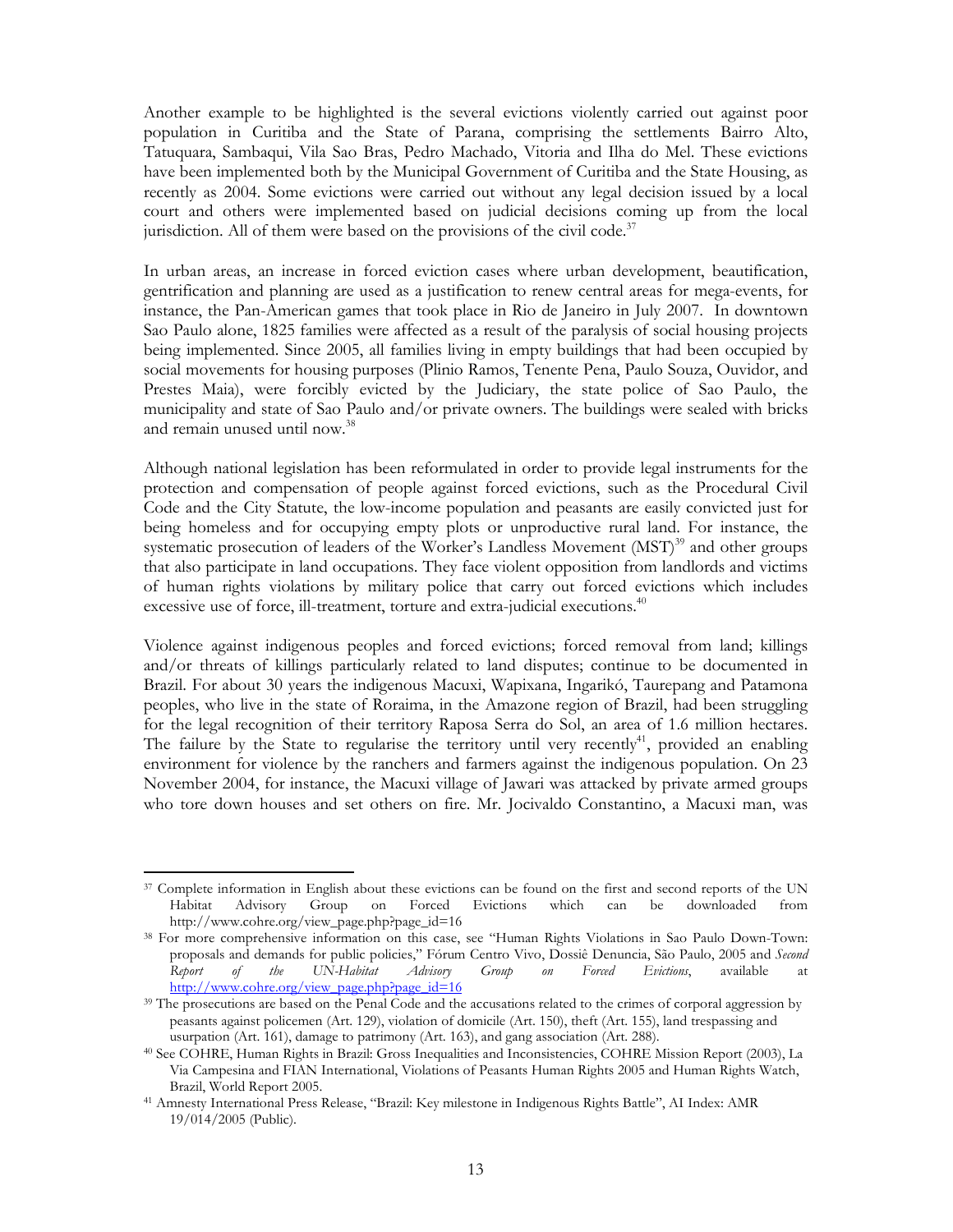wounded by gunfire. The attack and destruction of the communities left 131 persons homeless without food, clothing and with their fields destroyed.<sup>42</sup>

The continued attacks on landless peasants, including those of indigenous communities, in the context of land disputes and the call for agrarian reform, goes hand in hand with a marked failure of Brazilian officials and courts to investigate and try offenders and provide remedies to those affected, indicating a pattern of gross impunity and state inaction.<sup>43</sup>

COHRE acknowledges the acceptance of the Ministry of Cities, in coordination with the National City Council and the National Forum of Urban Reform, to draft a proposal for a "National Policy for Preventing and Mediating Urban Land Conflicts,"<sup>44</sup> which is to be considered during the  $3<sup>rd</sup>$  National City Conference (25-29 November 2007). However, there are still a number of concerns raised by massive and violent forced evictions in both urban and rural communities.

Most forced evictions are prompted by economic development models that produce high rates of concentrated income and land, favouring private property owners, both in the countryside and in the cities. Land, instead of fulfilling its social function, serves the market by being destined to real estate speculation, maintenance of high land concentration (latifundios), and founding of large enterprises.<sup>45</sup> For example, although the federal government has increased the average number of families settled in rural areas – from 65,548 families per month between 1995 and 2003, to 81,430 families per month between 2003 and  $2005<sup>46</sup>$  – the number of expropriations made for agrarian reform purposes has been reduced, what means that the government is using public land to settle these families instead of the instruments envisaged in the Constitution.<sup>47</sup>

The Brazilian Government has the responsibility to respect, protect and fulfil the right to land and adequate housing by ensuring compliance with national and international human rights laws. The Government should prevent forced evictions by third parties, and provide adequate, transparent and timely compensation if evictions must be carried out by the State in very exceptional circumstances. To fulfil its international human rights law obligations, the federal government should allocate adequate resources to ensure that the human rights to land and adequate housing are effective in practice. In this sense, the proposed change of the Procedural Civil Code to prohibit the practice of forced evictions on those lands that are not fulfilling a social function and without the consultation of the affected population is fundamental to preventing the Judiciary from issuing eviction orders inconsistent with international law.

<sup>42</sup> FIAN International, "Brazil (Amazone):Violation of Indigenous Land Rights in Raposa Serra do Sol", FIAN Letter Campaign. 0431HBRA.

<sup>43</sup> Report on Forced Evictions and Violence linked to Land and Housing Rights Violatoins presented by the Centre on Housing Rights and Evictions and Terra de Direitos to the UN Rights Committee in October 2005.

<sup>44</sup> The proposal to have such a policy was presented during the seminar "Human Rights and Prevention of Forced Evicitons" held in Recife in 2006 and endorsed by the National City Council afterwards. The Seminar also approved a Brazilian Platform on the Prevention of Evictions, which was the basis for designing the proposed National Policy.

<sup>45</sup> Preamble of the Charter of Recife for a Brazil without Evictions, approved during a seminar on "Human Rights and Prevention of Forced Evictions" organised by a range of NGOs and rural, urban and quilombo social movements. Recife, July 2006.

<sup>46</sup> Full information about number of families settled and number of families still awaiting for a permanent land to live at can be found in Portuguese at http://www.mst.org.br/mst/listagem.php?sc=9.

<sup>47</sup> The Brazilian Constitution allows that unproductive lands or those which are not fulfilling the legally-required social and environmental function, be expropriated for purposes of agrarian reform with bonds of the public debt.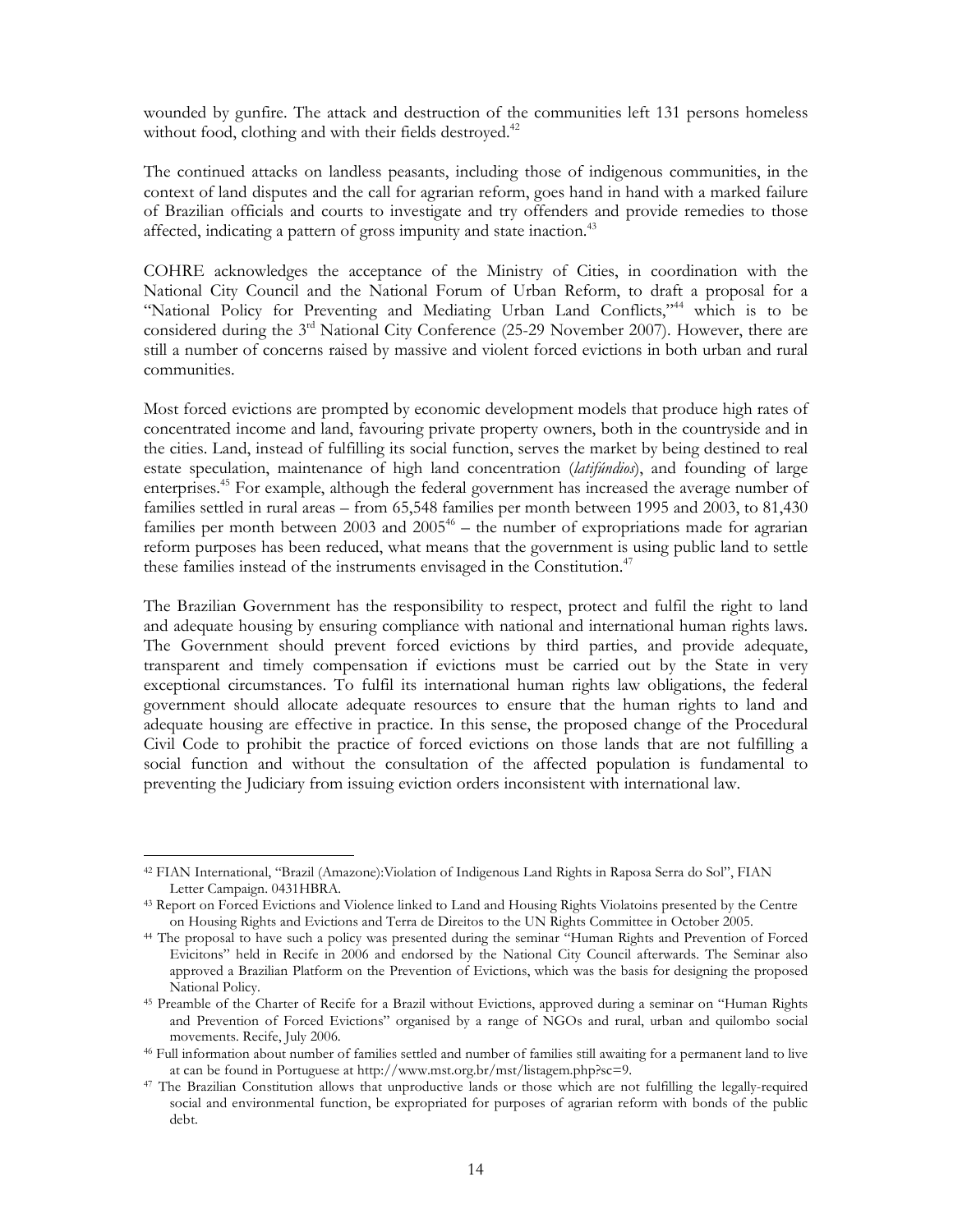#### 6. Threats to housing rights defenders

Rural conflicts over land, housing, employment and food are the principal cause of the evictions and violence which afflict rural workers and the traditional and indigenous communities, especially women and children.<sup>48</sup> These frequent conflicts arise between landless workers and private entrepreneurs, who engage in large-scale production of single-plant crops destined for the export market, and who enjoy the indirect support of the Government. The landowners use their private militia and violent means to protect their property, many times safeguarded by the state police, which is the organ in charge of enforcing judicial orders to vacate the areas. The Pastoral Land Commission (Comissão Pastoral da Terra - CPT) has reported that 1349 people were murdered in rural areas between 1985 and 2003. Only seventy-five cases have gone to court, however, and, of these, forty-four resulted in acquittal. In 2003 alone, seventy-three rural labourers were murdered.<sup>49</sup> On 31 October 2007, it was reported publicly by MST<sup>50</sup> that during an attack on the peasant's camp at the experimental field trial of Syngenta Seeds multinational (at Santa Teresa do Oeste)<sup>51</sup> by an armed militia of approximately 40 gunmen, a Via Campesina man, Mr. Valmir Motta, 32, was executed with two shots to his chest. Six other rural workers were severely wounded. The State and the Judiciary have the responsibility to investigate the sanction of illegal militias, the attacks against rural workers and the illegal experiments.

#### 7. Women, land and housing $52$

In Brazil the female population is 51% of the total, although their political representation in the Parliament is only 14% and, in the Senate, only 6%. Since the adoption of the Constitution of 2000, women are entitled to retirement due to rural work and to be owners of land distributed by the State. In 2001, the government put in place this norm. In urban areas women are also entitled to receive land or property titles exclusively in their name but both the Constitution and the Civil Code<sup>53</sup> recognise the right of women to have joint titles of the properties owned in conjunction with their husbands or partners. There are no specific data informing the number of land titles issued for women but the appalling conditions experienced in the slums' daily life affect women and children disproportionately. Due to the presence of the parallel power of drug traffickers within the slums, children, adolescents and women are becoming more and more vulnerable to attacks, threatens, cooptation and killings.

All indicators available in Brazil highlight the feminization of poverty as they receive less income than men to do the same jobs and still fight against the stigma that their primarily place to develop their skills is the house.

COHRE recommends that the Ministry of the Cites disaggregates data on women to indicate the number of land titles and or houses built in their benefit. This will allow the government to have a better picture of the difficulties faces by women and their demands.

<sup>48</sup> COHRE and the national NGO Terra de Direitos submitted a comprehensive report to the UN Human Rights Committee titled, 'Forced Eviction and Violence Linked to Land and Housing Violations in Brasil' in 2005, which covers a range of cases in Para, Alcantara and Curitiba.

<sup>&</sup>lt;sup>49</sup> Human Rights Watch, World Report 2005, 'Essential Background: Overview of Human Rights Issues in Brazil,' available at http://hrw.org/english/docs/2005/01/13/brazil9845.htm.

<sup>50</sup> Full information on this case can be found in Portuguese at http://www.mst.org.br/mst/pagina.php?cd=4401

<sup>&</sup>lt;sup>51</sup> Syngenta has been hiring security services that act in irregular way on that region, articulated by the Rural Society of the West Region (SRO) and the Movement of Rural Producers (MPR). The field used for trialling techniques to grow Syngenta GMO soy and maize seeds on the area was occupied by peasant families in March 2006, to denounce to public authorities and civil society the illegal reproduction of such seeds.

<sup>52</sup> Information gathered from COHRE (2006), "Evictions in Latin America: the cases of Argentina, Brazil, Colombia and Peru", pp.48-49.

<sup>53</sup> Art. 183(3) and Art. 1240(1) of the Civil Code.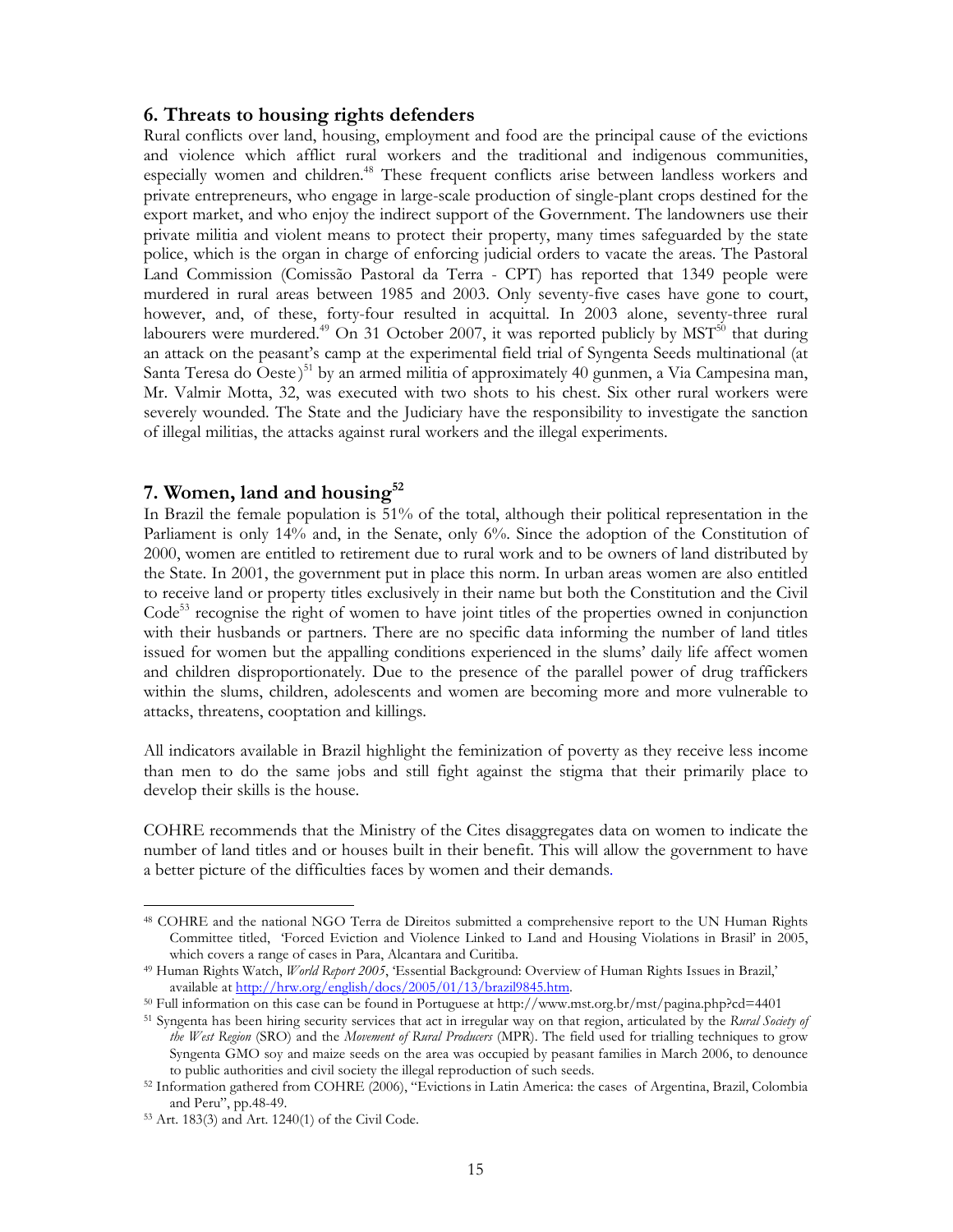Women are disproportionately affected by forced evictions as they have also to find a solution to their children. Usually when they divorce or are abandoned by their husband/partners, they are evicted due to lack of rent payment or due to debts left by the men. In Brazil there is no specific legislation to protect women against forced evictions

The exposition of women to the institutional violence, practiced by the police when they occupy the slums in Brazil, and to the informal one, carried out by the drug traffickers indicates the necessity to implementing both a gender and a human rights approach to the land, housing and urban planning polices. Once they lose their houses, they are also at risk of losing custody of their children, as it is very difficult to obtain places at school if one does not have a fixed address.

Recently Law No. 11.1340/2006 (Law Maria da Penha) was approved, which provides for the protection and prevention of violence against women and establish mechanisms to halt domestic and family violence.<sup>54</sup> In cases in which a woman has to leave her house to protect herself against domestic violence, her property and goods will subject of restitution in case of illicit appropriation by the aggressor and of temporary prohibition to be sold, rented or transferred. COHRE urges the municipal and federal government to construct temporary housing for women and her children affected by domestic and familiar violence. COHRE also supports the proposals made by the National Forum or Urban Reform to give priority to women head of housing to access public resources and subsidies to build or repair their houses or to buy/rent land.

#### 8. Titling of *quilombo* territories

 $\overline{a}$ 

In some areas, the threat of forced evictions is a direct result of the lack of official recognition of property rights of *quilombo* communities. The Brazilian Constitution guarantees the descendants of the *quilombo* communities property rights over the territories ancestrally occupied by them, and national legislation<sup>55</sup> regulates the process to identify, demarcate, title and register such lands. Despite such structural *de jure* protections for communities who have traditionally occupied these lands, most of over two thousand *quilombo* communities located in most of every state of Brazil<sup>56</sup> do not hold titles to their traditional lands.<sup>57</sup>

A lack of success in the titling process as a result of institutional inefficiency makes *quilombo* communities extremely vulnerable to threats of eviction by land owners, mining companies, and development projects which seek to take possession of their lands and its natural wealth. According to the estimate by the Pro-Indio Commission of Sao Paulo there are 129 lawsuits related the titling of 40 *quilombo* areas scattered among 14 states as of September 2007. Out of this total, 82 are still pending, 34 have already been titled and 13 are currently suspended. By denying *quilombo* communities timely access to title of their lands, the Government in flagrant violation of the precepts and regulations laid down in the Brazilian Federal Constitution of 1988,

<sup>54</sup> This law was passed because a decision of the Inter-American Commission (Maria da Penha vs. Brazil) recommend the state to protect and prevent the domestic and familiar violence against women. Maria da Penha was tried to be killed by her husband twice and was made paraplegic due to a shot fired by him that hit her.

<sup>55</sup> Brazil is a federal republic, with a representative system and democratic regime in accordance with its Constitution of 1988. The Brazilian state is organised into one union, 26 states, 5 559 municipalities and one federal district (the capital, Brasilia) and all of these units are autonomous. Land, housing, urban transportation and sanitation policies and programmes are to be implemented by the Union, the states and the municipalities.

<sup>56</sup> Complete and up to date information on the number of quilombo territories already titled or in process of being titled can be found in Portuguese at http://www.cpisp.org.br/acoes/html/i\_resultados.html - Comissão Pró-Indio de Sao Paulo.

<sup>&</sup>lt;sup>57</sup> Comissaõ Pró-Indio de São Paulo, Ações Judiciais e Terras de Quilombo, 'Resultados de Pesquisas,' http://www.cpisp.org.br/acoes/html/i\_resultados.html.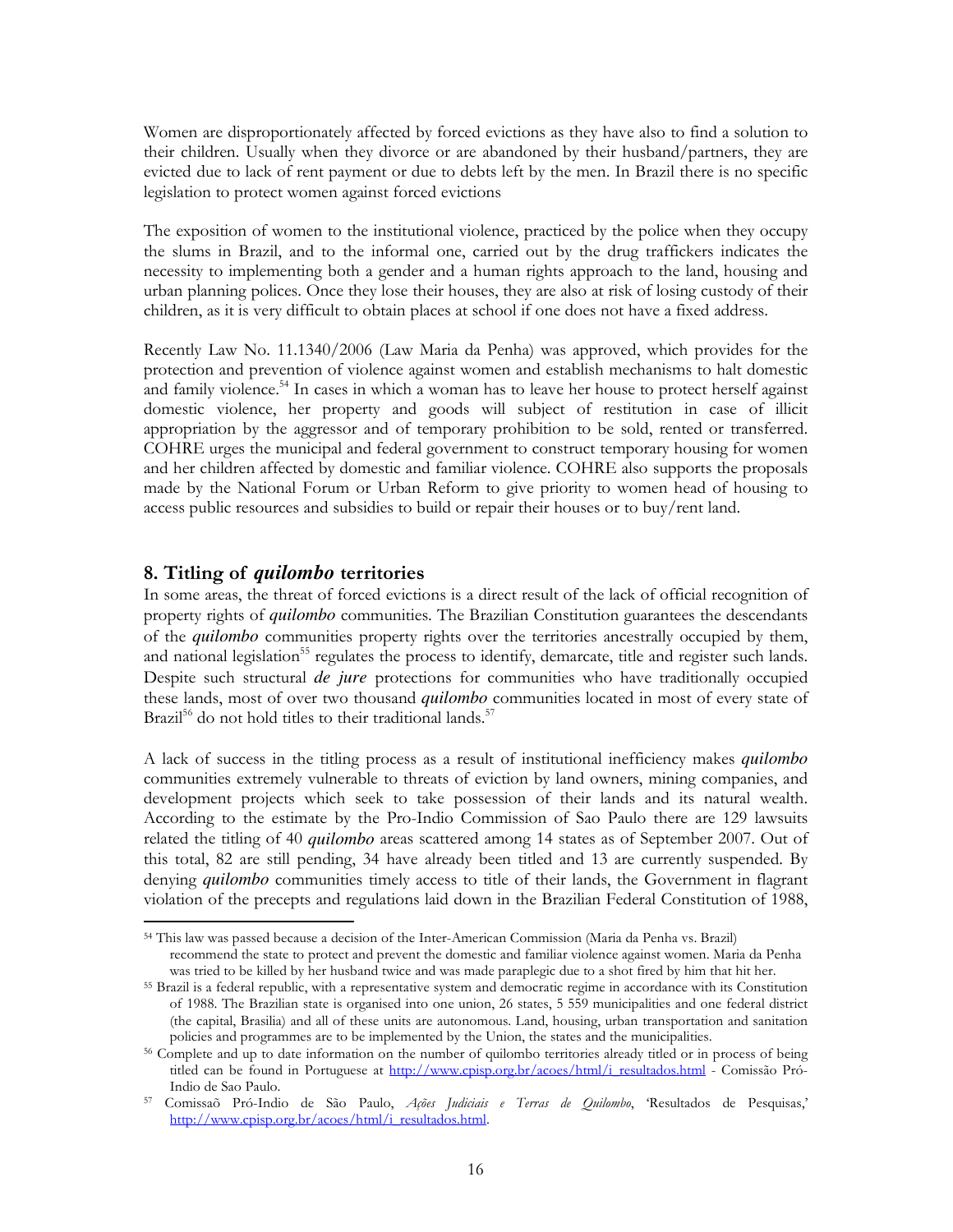and of the Convention No. 169 of the International Labour Organization (ILO), to which Brazil is a party.

Government officials also regularly disregard judicial orders determining the demarcation and titling of *quilombo* territories, such as the case of Alcantara, where the Government intends to build a Space Port for satellite launching, and the case of Marambaia Island, where the Brazilian Navy does not recognise the *quilombos'* rights over lands, beaches and forests.<sup>58</sup>

Further, legislation regulating land ownership has not been properly implemented by the Government in order to provide land titles and access to natural resources to the *quilombo* communities. It is also troubling that the Government is currently reviewing the by-laws (for instance Normative Regulation No. 20/2005) regulating the titling process of *quilombo* lands without carrying out proper consultations. Since the approval of the Federal Constitution in 1988 (Art. 68 of the Transitory Dispositions), which guarantees the right of property to the communities of the *quilombo* territories, the legislation regulating these norms has never been effective in actually delivering title.

Forced evictions and other forms of displacement not only deprive these communities of their natural resources but also damage or destroy their cultural identity and religious, family and economic traditions. When such references to material and cultural identity are lost, the basis of support for their ancient historical references also disappear.

In 2003, the government attempted to address some of these issues by promulgating Federal Decree No. 4.887. The Decree is designed to regulate the process for titling, demarcation, and restitution of *quilombos'* land. It is based on the ideals of self-determination, participation, equality, and social justice. It is also based on the concept of territory and respect for specific social and cultural organizational traditions in conformity with the requirements of ILO Convention No. 169. However, institutional, operational, technical and financial difficulties have impeded the Federal Government in its efforts to implement the new legislation, to issue the titles and to resolve land-ownership problems. This has contributed to the perpetuation of the human right violations, the poverty, and the social exclusion of these communities.

Further, since the State started applying Federal Decree No. 4.887 in an attempt to title *quilombos'* land, the main media vehicles such as the newspapers Estadão, Folha de Sao Paulo, Zero Hora, and the TV Globo, allied with university professors and landowners' associations, have transmitted defamatory and misleading or even fraudulent information about such processes, to intimidate the *quilombos'* social organization and to misinform the public in general about their rights.

COHRE recommends that the Government make greater efforts to implement the legislation, issue property titles to *quilombo* communities and resolve land-ownership problems. Additionally, to counter-act damage to the cultural identity and religious, family and economic traditions of the Afro-Brazilians, minorities and indigenous communities, their right to housing and land must be actively promoted by the Government. It should also respect judicial orders determining the demarcation and titling of *quilombo* territories in such case of Alcantara.

<sup>58</sup> In 2005, during the mission of the UN Special Rapporteur on contemporary forms of racism, racial discrimination, xenophobia and related intolerance, Mr. Doudou Diéne, to Brazil, COHRE presented a report on "Forced evictions and violations of the right to adequate housing and land of Quilombo communities of Marambaia Island – Rio de Janeiro and Alcântara, MA/Brazil". Information on the case of Alcantara can be found in the *Second* Report of the UN-Habitat Advisory Group on Forced Evictions, available at Second Report of the UN-Habitat Advisory Group on Forced Evictions, available at http://www.cohre.org/view\_page.php?page\_id=16.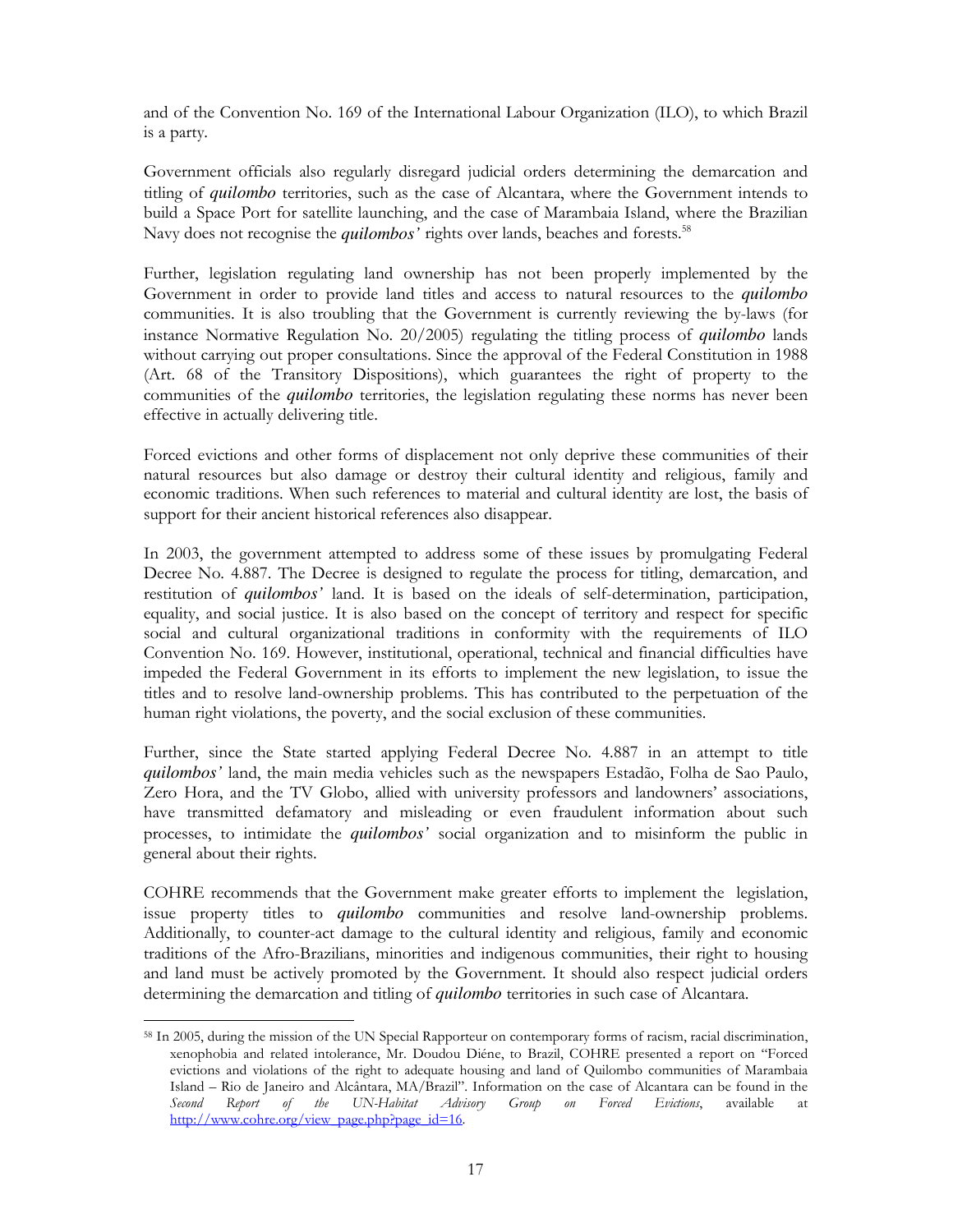## IV. CONCLUSION

COHRE is concerned that Brazil is failing to fulfill its obligations to prevent forced evictions and to protect the right to land and to housing of the poor. The majority of the widespread forced evictions in urban and rural areas carried out in Brazil constitute an 'unlawful or arbitrary interference' with the home which is not 'reasonable in the circumstances'. The affected communities are normally neither consulted prior to the evictions nor given adequate notice. Legal remedies are often denied in cases of evictions while the protection afforded by the Brazilian Constitution and international law is often ignored in most cases. As highlighted by the Special Rapporteur on Adequate Housing after his mission to Brazil in 2004, "there is an urgent need for the Government to adopt measures and national legislation to ensure protection against forced evictions and to ensure that any evictions are carried out in strict conformity with existing international obligations".<sup>59</sup>

Even in cases in which the Government has offered a 'public interest' rationale for the evictions such as the construction of the Space Launch Centre in Alcantara, the scale and negative impact of the evictions over the affect population is disproportionate to the aim that they seek to achieve and alternatives to evictions are not being considered. In most cases, the government has not consulted the affected communities and has failed to provide the evictees with adequate resettlement.

Overall, forced evictions have been disproportionately affecting Afro-Brazilian communities, indigenous peoples, women and poor people. In many cases, the evictions are accompanied by excessive use of force, ill-treatment, torture, arbitrary detentions, harassment or extra-judicial executions by the military police that carry out these evictions.

The failure of the State to adequately recognise the rights of indigenous peoples and *quilombo* communities to the traditional lands that they have occupied as well as protect these communities from land grabbing and evictions by private parties represents a violation of international human rights law as it endangers the indigenous peoples' and quilombo communities' traditional means of subsistence, culture, way of life and identity.

The disparities in availability of adequate housing, services and infrastructure between the north and northeast regions of Brazil, which have disproportionately large relative populations of Afro-Brazilians and indigenous peoples, and the southeast region, which has a large percentage of persons of European descent, also suggests the continuation of both overt and subtle forms of racial discrimination. Brazil has not taken all necessary steps to combat this discrimination.

COHRE is also deeply concerned by the high levels of violence and continued attacks on landless peasants, rural workers and activists, including those from indigenous communities, in the context of land disputes and the call for agrarian reform. The marked failure of Brazilian officials and courts to investigate these murders, attacks and threats and try offenders has set up a pattern of impunity which calls into question the State's fulfillment of its obligation to respect and protect the right to life and personal security of these individuals and communities.

The policies and programmes will not *per se* reduce the housing deficit significantly if it is not combined with the application of instruments to guarantee access to land and property rights by

 $\overline{a}$ <sup>59</sup> Report by Mr. Miloon Kothari, Special Rapporteur on Adequate Housing, on his mission to Brazil, from 29 May to 13 June 2004, submitted pursuant E/CN.4/2005/48/Add.3 at para 70.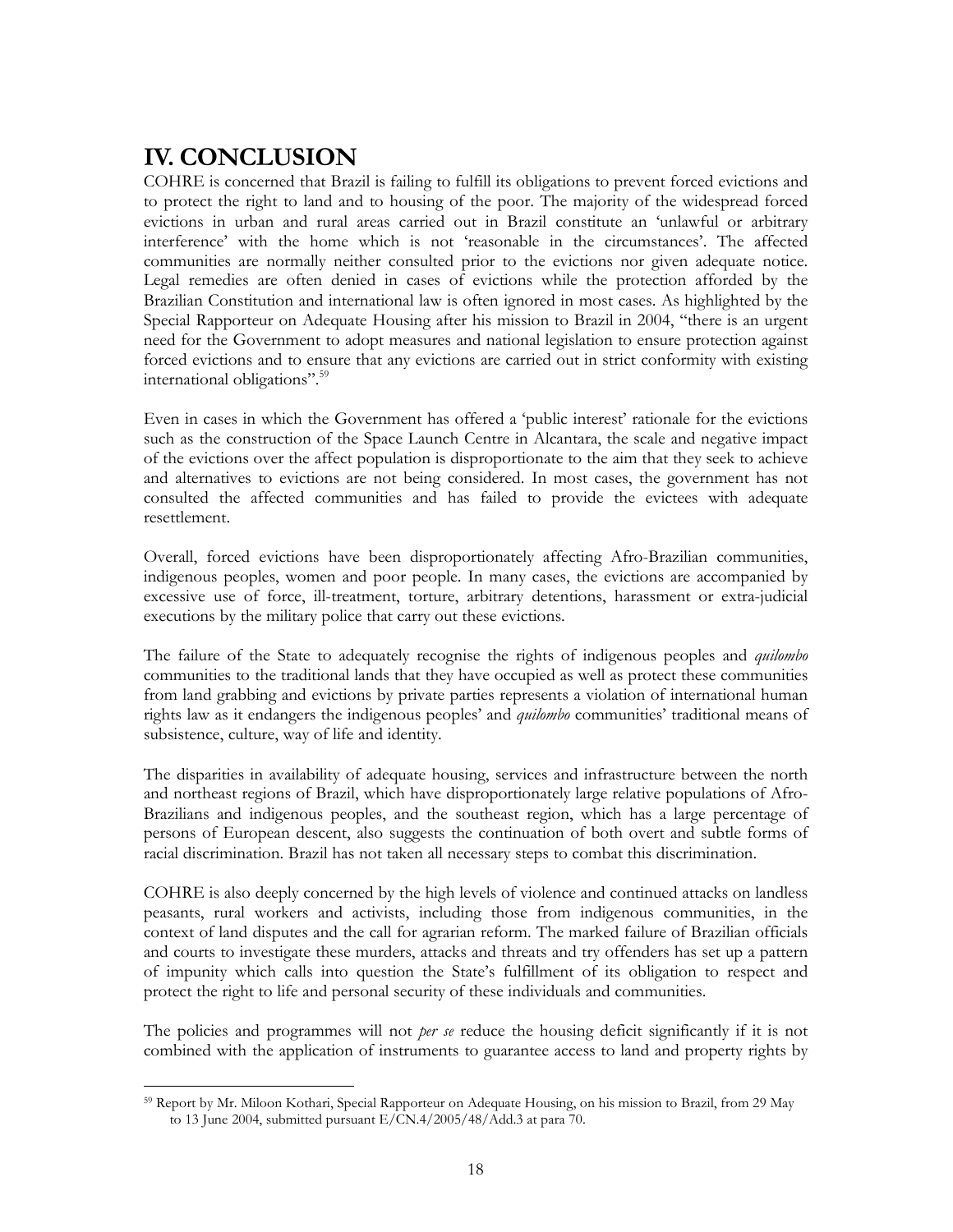the poor population. An integral, comprehensive and socially oriented approach to land, property and housing rights is necessary in order to marshal the attributes and assets associated with the land sector as a key source for the improvement of the poor population's lives. Treating access to land simultaneously as a human rights concern and a development concern will be a fruitful way to implement public policies with a rights-based approach to development.

Despite the fact that the Federal Government has indeed managed to advance significantly in formulating comprehensive national housing and land policies, many programmes are isolated and to a great extent ineffective, and thus have little significant impact on the Brazilian reality. Moreover, although many municipalities have formulated their own land regularization programmes, the states have not done the same. The role of the state in land regularization processes is relevant once they have the jurisdiction to approve environmental licenses and environmental impact assessments, which are necessary to implement many slum upgrading projects. In the case of the municipalities, the effects of housing and land policies on the ground will much depend on the implementation of the new master plans recently revised or approved by the municipalities.

COHRE supports the demands of urban social movements and organizations related to the creation of state and municipal City Councils with jurisdiction to determine criteria for funding allocation, to approve the application of public budgets and investments, and to monitor the implementation of programmes and projects.

Furthermore, additional efforts are required to ensure that courts and other authorities act sufficiently to protect the rights of individuals and communities to adequate housing. There is also a need for measures to heighten awareness by all authorities of Brazil's international human rights law obligations, such that these are given all due consideration when deciding cases involving rights of possession, eviction and land conflicts affecting vulnerable people living in urban informal settlements.

## V. CONTACTS

COHRE Brazil

Sebastian Tedeschi Coordinator of the Americas Programme Centre on Housing Rights and Evictions (COHRE) Rua Jerônimo Coelho, 102/31 Porto Alegre, RS - Brazil Email: sebastian@cohre.org Mobile: +55.51.81795236

Leticia Osorio Legal Officer of the Americas Programme Centre on Housing Rights and Evictions (COHRE) Email: leticia@cohre.org Mobile: + 44.7733021801